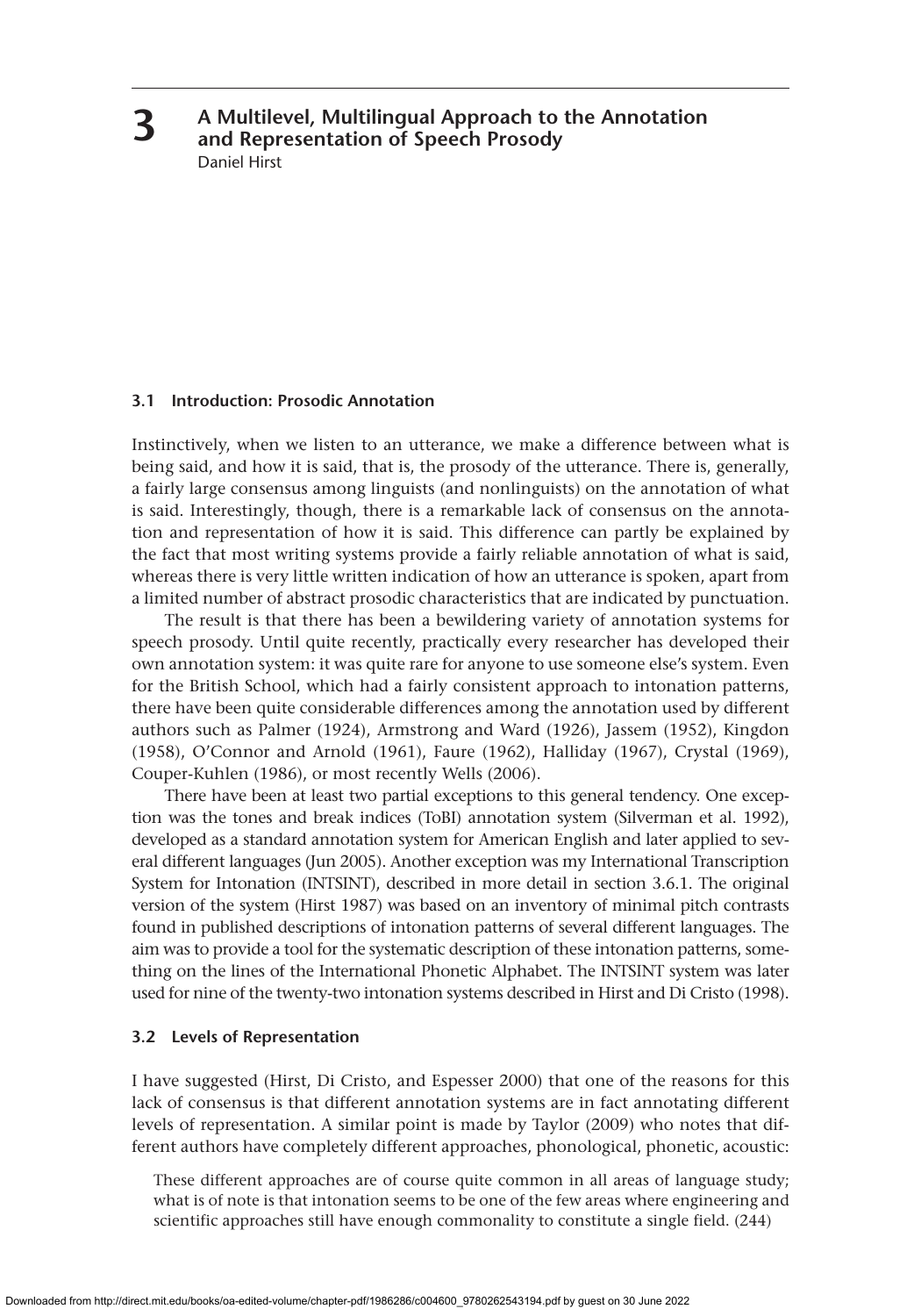The prosody of an utterance can be described at several different levels. In particular, I have argued that it is important to make a distinction between prosodic forms and prosodic functions. *Prosodic forms* are how the prosody affects what the utterance sounds like. *Prosodic functions* are what the prosody does, and how it contributes to the interpretation of an utterance. I mentioned that the only written correspondence to speech prosody is punctuation, which encodes a limited number of abstract prosodic characteristics. The difference between a full stop, a comma, and ellipsis, a question mark, and an exclamation point, for example, corresponds to different ways in which the utterance is intended to be interpreted, for example:

**(1)** a. OK. b. OK, c. OK . . . d. OK? e. OK!

Here, the first is intended as a statement, the second as an unfinished statement, the third as a tentative statement, the fourth as a question, and the fifth as an emphatic statement. These are clearly examples of prosodic functions, and the forms by which these functions are encoded may vary considerably from language to language and even from dialect to dialect. The example of *OK* is particularly convenient for this, because the expression is used in numerous languages throughout the world, so the representations in (1) are not necessarily specific to a particular language.

This distinction between prosodic forms and prosodic functions<sup>1</sup> is, in my view, one of the sources of the disparity among prosodic annotation systems. In a ToBI annotation, such as, for example:

**(2)** a. OK b.  $%$  H<sup>\*</sup>L-L% //

the symbols H and L are clearly annotating prosodic form, while the symbols  $*$ ,  $-$ , and % seem much closer to indicating prosodic functions: whether a syllable is prominent, whether it is separated from what follows. Interestingly, Wightman (2002) reported that there was considerably higher intertranscriber agreement over the place of accents and boundaries than over the nature (H or L) of those accents and boundaries. In terms of our distinction between prosodic forms and prosodic functions, this can be interpreted as showing that listeners are much more proficient at identifying prosodic functions than prosodic forms. This seems a reasonable result, because it is well known that speakers and listeners are far more proficient at performing linguistic tasks (i.e., interpreting utterances) than metalinguistic tasks, such as describing the forms of utterances.

It is also an interesting result in the light of the fact that for computers, the results are exactly the opposite: machines are excellent at describing the forms of utterances but rather poor at interpreting them.

Prosodic forms, however, do not constitute a single level of representation. In Hirst, Di Cristo, and Espesser (2000), I suggested that we need to distinguish at least three levels of prosodic form. Most abstract would be a level of underlying phonological representation, which would be the level at which the prosodic form of an utterance is linked to its prosodic function. Between this underlying phonological representation and the acoustic signal, I believe that we can usefully distinguish two more levels: a phonetic representation and a surface phonological representation.

The term *phonetic representation* has been used to cover a number of different phenomena that really need to be distinguished. Phonetics is sometimes used as a synonym for the acoustics and physiology of speech. It should be clear that I wish to distinguish these levels of analysis. *Phonetics* is also sometimes used as a synonym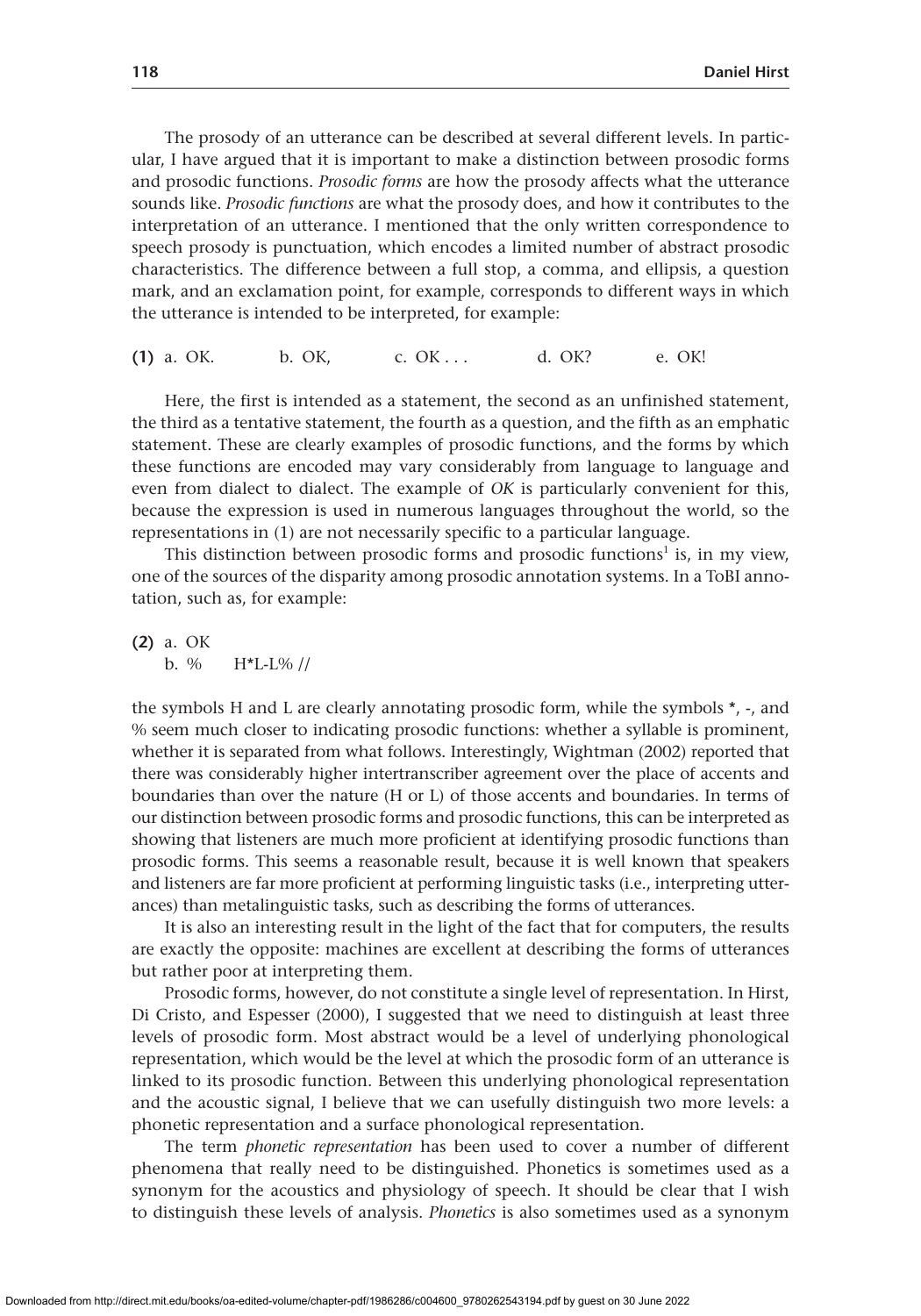for *surface phonology*, as in the terms *phonetic transcription* or the *International Phonetic Alphabet*. My use of the term *phonetic* follows that of Trubetzkoy (1949), for whom the distinction between phonology and phonetics is one between discrete and continuous phenomena. In this sense, then, a "phonetic transcription" would more appropriately be termed a "surface phonological transcription."

The level of surface phonology is a level of distinctive discrete categories with which we can describe surface phenomena cross-linguistically. The level of phonetics is the level of continuously variable phenomena from which we have factored out universal constraints on the production and perception of sounds. There has been much recent discussion about the interface between phonetics and phonology. Therefore, it would seem rather that phonetics is itself an interface: the interface between cognitive representations (phonology) and the physical manifestations of sound, perception, and articulation.

Neither of these two levels of representation, phonetics and surface phonology, should necessarily be thought of as cognitive representations. It is quite possible that in a complete theory of prosodic representation, neither of these levels would be necessary. Nevertheless, both levels appear to be useful as heuristic descriptive tools, particularly in the task of describing the prosody of languages that have not yet been adequately studied.

In the rest of this chapter, I first give a brief sketch of a functional prosodic annotation system that I developed many years ago for English intonation (Hirst 1977). I then discuss the relationship of this annotation system to the notion of prosodic structure. After this, I work back up from the acoustic signal via the levels of phonetic representation and surface phonological representation, before giving some consideration to the nature of underlying phonological representation of prosody.

Most of the examples I give are in English and a few in French. These are two languages that are geographically close but prosodically rather different. There is nothing, however, in the framework I describe that is specific to either of these two languages, although it remains an empirical question whether the framework could be applied to other languages without substantial modification.

#### **3.3 Prosodic Functions**

In Hirst (1977), a revised and translated version of my unpublished PhD thesis (Hirst 1974), I proposed a system of functional annotation to account for some of the ways in which intonation contributes to the meaning of an utterance. The book, written just a few years after Chomsky and Halle's *Sound Pattern of English* (1968), proposed a functional description of English intonation by means of a set of five distinctive features for which I coined the term *intonative features*: [±STRESS; ±CENTRE; ±EMPHASIS; ±BOUND- $ARY$ ;  $\pm$  TERMINAL]. These features were transcribed using the following symbols:

| $(3)$ a. 'no | b. °no | c. no | $d.$ /no, no/ | $e. no +$ | f. no $\frac{1}{\pi}$ |
|--------------|--------|-------|---------------|-----------|-----------------------|
|--------------|--------|-------|---------------|-----------|-----------------------|

The symbol in (3d) was used either at the beginning of an utterance or where the terminal/ nonterminal nature of the boundary was not relevant, while (3e) and (3f) correspond, respectively, to [+BOUNDARY; −TERMINAL] and [+BOUNDARY; +TERMINAL].

These features were each justified by examining minimal pairs where only a difference of the value of the feature in question corresponded to a clear difference in meaning. In most cases, the ambiguity is not complete, and contexts can be imagined where the interpretations given here could be reversed, but it stills seems that, at least for speakers of British English, the most obvious interpretation of each utterance corresponds to the one given here and that this is triggered by the feature described.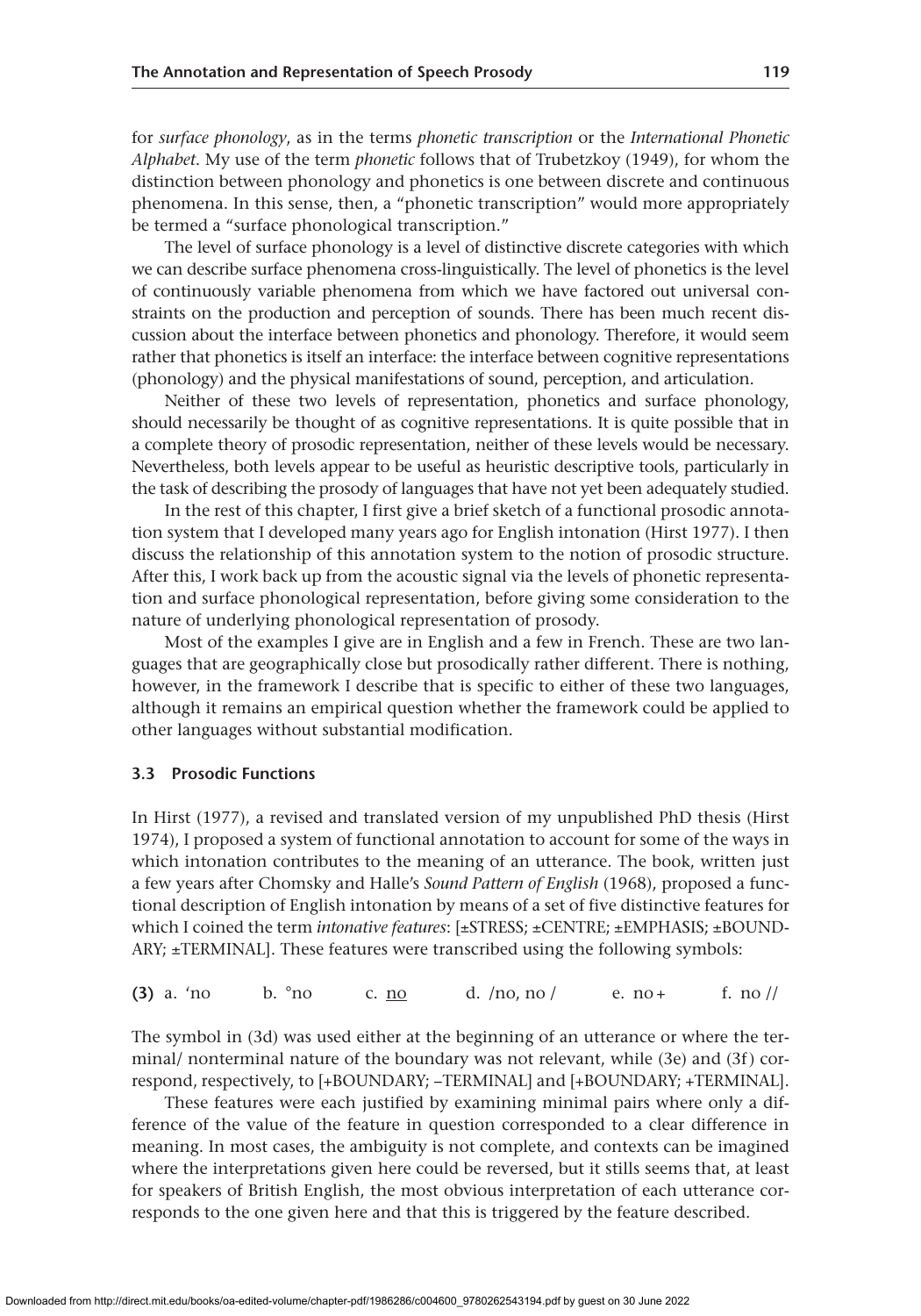The feature  $[{\pm}$ STRESS],<sup>2</sup> for example, was justified by the minimal pair:

**(4)** a. he 'ate a little 'pudding (=he ate a small quantity of pudding) b. he 'ate a 'little 'pudding (=he ate a small pudding)

The feature [±CENTRE] (also known as *intonation centre*, *nuclear stress*, *primary sentence accent*, *tonic syllable*, etc.) can be justified by the minimal pair:

**(5)** a. it's a 'good 'job °too. (= It's a good thing too) b. it's a 'good °job, °too (= The job is also a good one)

The feature [±EMPHASIS] can be justified by the pair:

**(6)** a. if you °give it to me, I'll °mend it (= I'll mend it for you) b. if you  $\frac{q}{q}$ ive it to me, I'll °mend it  $($ =I'll only mend it if you let me keep it)

The feature  $[\pm BOUNDARY]$  (i.e., intonation unit boundary) can be justified by the following pair:

**(7)** a. she 'should have °phoned / her 'mother was °worried (=her mother) b. she 'should have °phoned her / 'mother was °worried (= our mother)

Finally the feature [±TERMINAL] can be justified by the pair:

**(8)** a. / 'would you like °tea+ or °coffee+ (= or something else?) b. / 'would you like °tea+ or °coffee// (= which?)

My conclusion, in the presentation of these "features," and which I still believe today, was that:

the five intonative features we have described are sufficient to account for all the syntactic ambiguities we have so far come across and which are disambiguated by intonation, including a considerable number of ambiguities which up to now have always been treated from a semantic, "attitudinal" point of view. (Hirst 1977, 44)

This does not mean that these five features exhaust the number of different intonational meanings that can be conveyed by prosody. They do, however, to my mind, constitute a minimal "core" system of annotation for prosodic functions, which any theory of intonational meaning should be able to account for.

# **3.4 Prosodic Structure**

Since I wrote my thesis and book, a lot of research has been done, particularly in the framework of autosegmental-metrical phonology, on the nature of prosodic structure (Liberman and Prince 1977, Selkirk 1984, Beckman and Pierrehumbert 1986, Nespor and Vogel 1986, Goldsmith 1990, Ladd 1996). It has today become a common point of view that both stress and boundaries are nothing but the reflection of a prosodic structure that is, at least to some extent, independent from syntactic structure. This seems a more convincing approach than a distinctive feature analysis.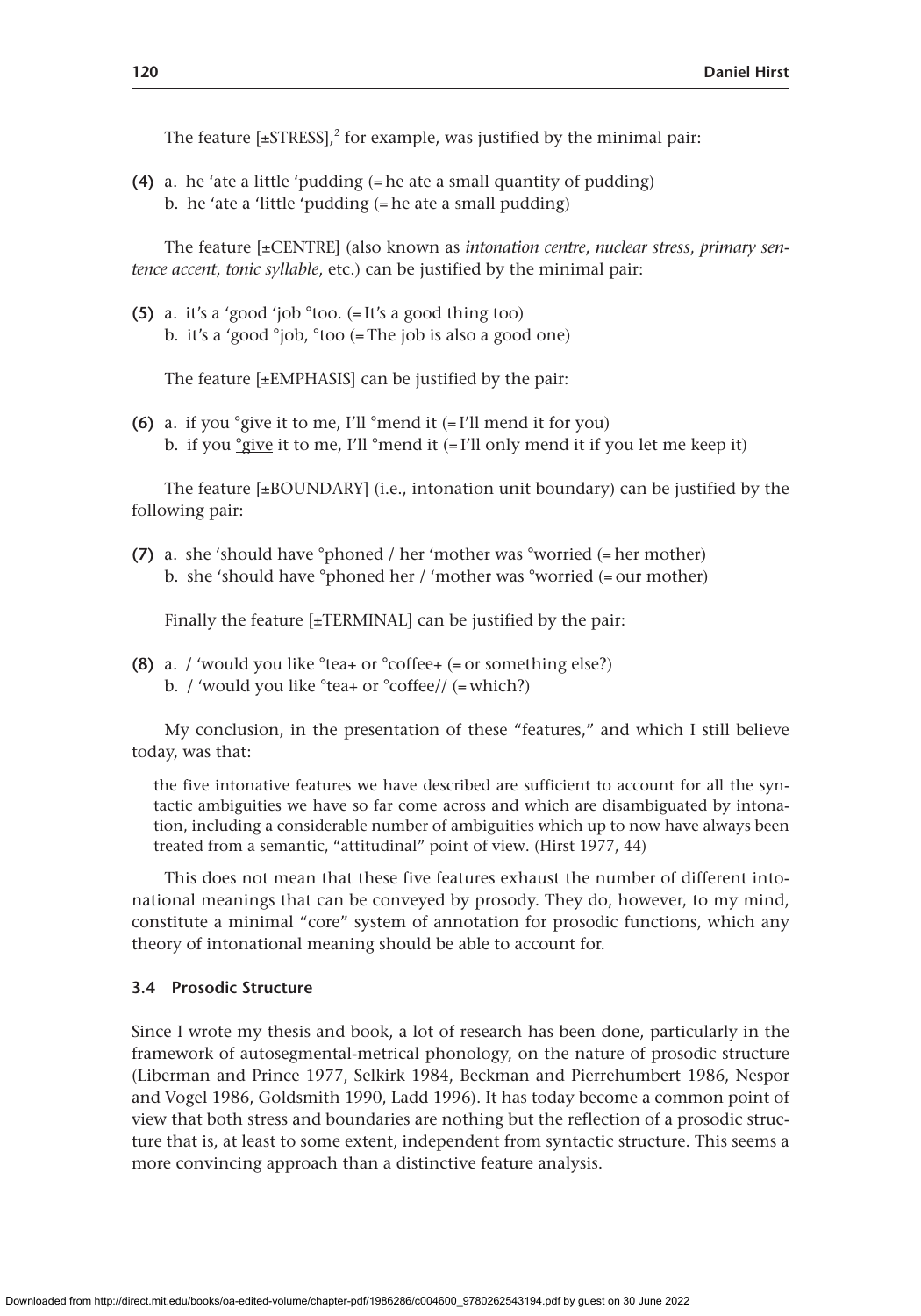# **3.4.1 The Stress Foot**

Halliday (1967), following Abercrombie (1964), had already suggested that an English utterance is a hierarchical phonological structure, containing four layers: the *tone group*, the *foot*, the *syllable*, and the *phoneme*. With this model, examples like (4) could be represented phonologically (omitting the level of the syllable and phoneme) as:



The symbol  $\lceil \wedge \rceil$  in the first foot is what Halliday calls a "silent ictus," corresponding to a rhythmic beat occurring before the first syllable of the foot, just as a rest is used in musical notation for a similar purpose.

The Abercrombie/Halliday foot, often called the *stress foot* to distinguish it from the more restricted phonological unit of autosegmental-metric phonology, can be defined for speech as a sequence of syllables beginning with an accented syllable or with a silent beat at the beginning of a sentence, and continuing up to (but not including) the next accented syllable or the end of the *tone group*.

In (9), the foot boundaries all correspond to word boundaries, but this is not always necessarily the case. In (10), none of the foot boundaries corresponds to a word boundary, except the last.



## **3.4.2 Tonal Units and Rhythm Units**

Unlike Abercrombie and Halliday, who use the same unit to describe both melody and rhythm, Jassem (1952), more than ten years earlier, had made a clear distinction between what he called the *tonal unit*, which is conceived of as the domain of occurrence of local pitch movements in English, on the one hand, and the *narrow rhythm unit*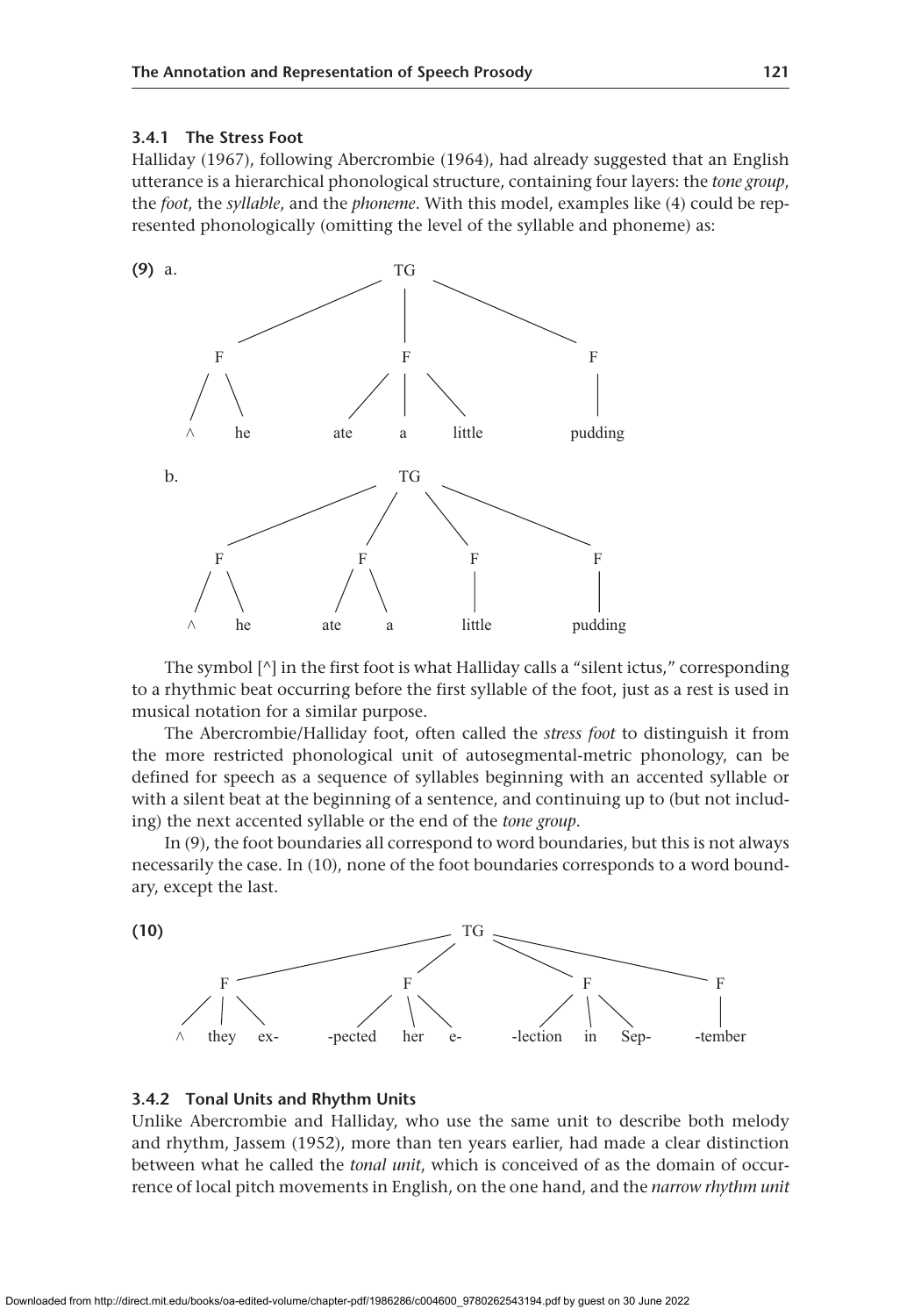and the *anacrusis*, on the other hand, conceived of as the domain of segmental timing and rhythm. The tonal unit, in Jassem's model, was in fact identical to the unit which was, thirteen years later, called the *foot* by Abercrombie, as defined in section 3.4.1.

The narrow rhythm unit (NRU) is similar to the foot, except for the fact that it does not usually cross word boundaries, except in cases of enclitics, which are treated prosodically as belonging to the previous word. Any syllables that are not part of a NRU form an anacrusis (ANA), in which, according to Jassem, the syllables are "pronounced extremely rapidly" (40). The ANA, together with the following NRU, together make up what Jassem termed the *total rhythm unit* (TRU). Example (10) in this analysis would look like (11):



Jassem gave several examples where his representation allowed subtle distinctions of rhythm to be made that could not be captured without the notion of ANA. In the following minimal pair, for example:

**(12)** a. Summer dresses b. Some addresses

Jassem notes that although the phonemes and stresses are identical, there is a subtle difference of rhythm between the two: the first syllable of (12a) is shorter than that of (12b), whereas the second syllable is longer in (12a) than in (12b). He attributes this difference to the fact that the first two syllables of (12a) constitute a single NRU, whereas in (12b) the first syllable constitutes an NRU on its own and the second syllable constitutes an ANA. He proposed to represent this in the phonetic transcription by the simple device of a space after each NRU, as in:

**(13)** a. /ˈsʌmə ˈdresiz/ b. /ˈsʌm əˈdresiz/

corresponding to the tree representations:

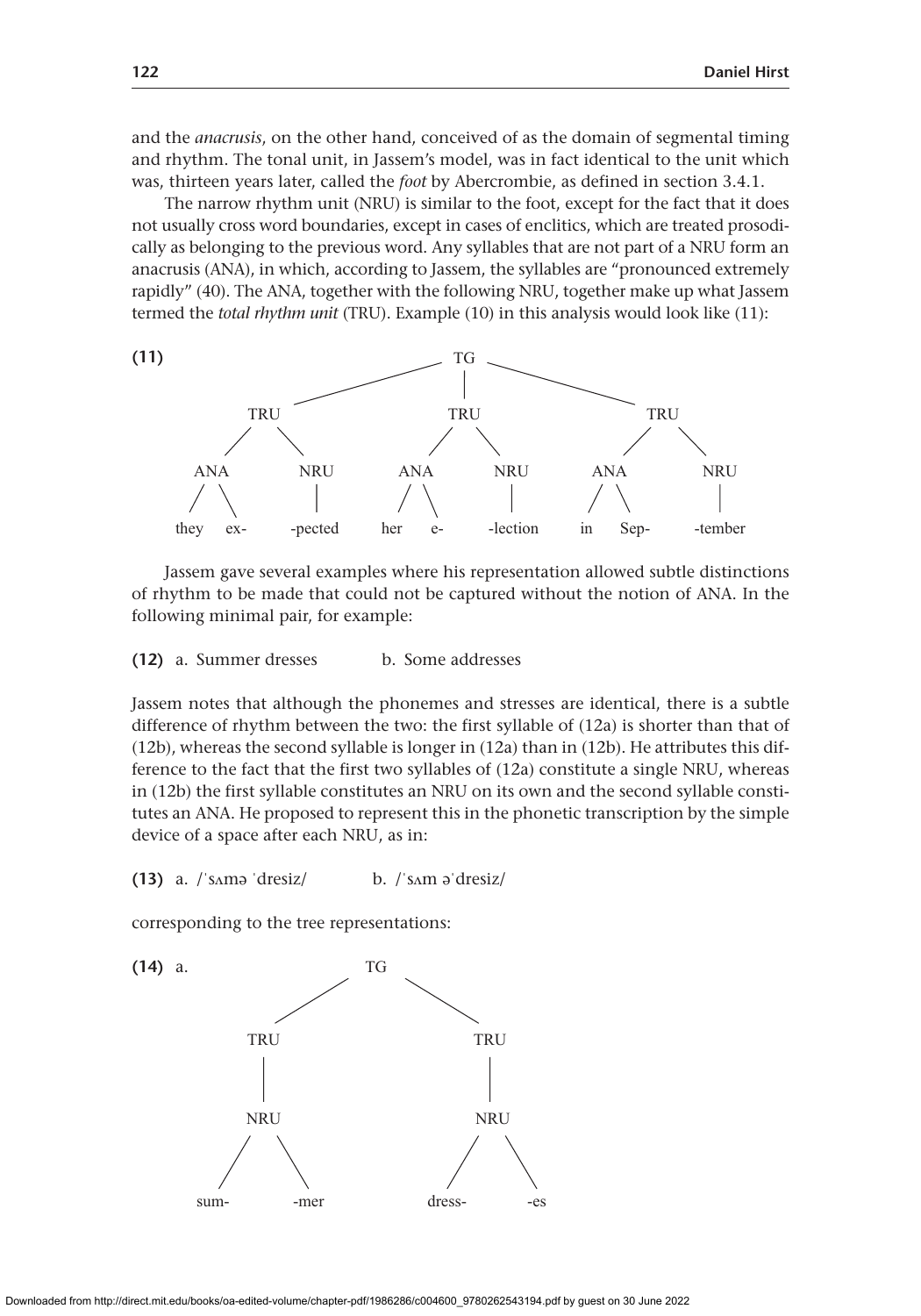

In a recent collection of articles published to celebrate Wiktor Jassem's ninetieth birthday, I suggested (Hirst 2012) that Jassem's TRU does not actually play any phonological role. Instead we can combine the tonal units and the rhythm units (ANAs and NRUs) into a single representation. In fact, if we do that, we can note that there is no longer any need to make a formal distinction between ANA and NRU, because the NRU will always coincide with the beginning of a tonal unit: both can simply be characterized as rhythm units. It is here that the distinction between stress and accent plays a crucial and, I believe, particularly interesting role.

Following Bolinger (1958), I interpret *accent* as referring to the physical manifestation of prominence in an utterance and *stress* as referring to the syllable or syllables of a word that are lexically marked and normally carry this prominence when the word is accented.

In my interpretation of Jassem's model, then, the *tonal unit*, which I label [τ], begins with an accented syllable, or at the beginning of the *intonation unit*, which I label [IU] (= Jassem's tone group) and continues until the next accented syllable or until the end of the intonation unit.

Deviating slightly from Jassem's original formulation, but not, I hope, from the spirit of his analysis, I now define a *rhythm unit* (which I label [ρ]) as beginning either at the beginning of a word or with a stressed syllable and ending at the end of the word or before a stressed syllable. Once again, some cases of enclitics should be considered as forming part of the preceding word.

With this formulation, we can now combine the two levels of representation into a single prosodic tree as in (15):



Jassem's categories can be derived from this representation: an NRU is the leftmost [ρ] in a [τ], provided it does not begin with [^], and all other consecutive [ρ]s can be grouped to form Jassem's ANA.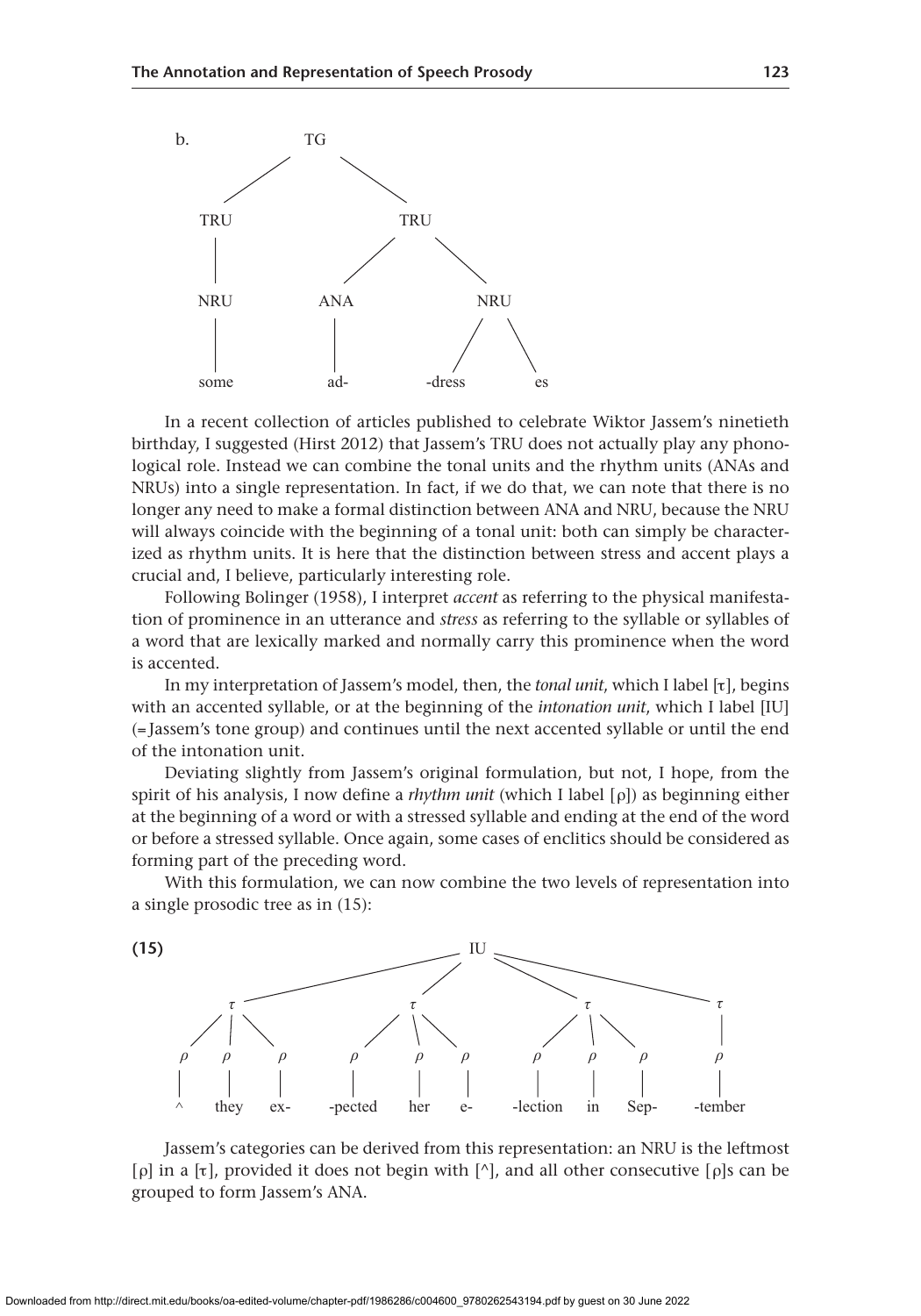It can be seen that the rhythm unit  $[\rho]$  and the tonal unit  $[\tau]$ , thus defined, form an interface between the lexical representation of the word and the actual pronunciation of the utterance, or between stress and accent as defined by Bolinger (1958).

In a study of the segmental duration of a large corpus of English, Hirst and Bouzon (2005) found that, as predicted by Jassem, but contrary to Halliday's model, word boundaries do play an important role in the rhythmic structure of English. Strong, negative correlations were found between the duration of a segment and the number of phonemes in the stress foot, in the NRU, and in the word, but no similar effect was found either in the syllable or in the ANA. Moreover the correlation was greater for the NRU than either the stress foot or the word, thus confirming Jassem's predictions.

#### **3.4.3 Emphasis and Terminality**

It seems, then, that the prosodic functions corresponding to stress/accent, centre, and boundary can be more adequately accounted for by an explicit model of prosodic structure such as I have just outlined.

The remaining two functions I mentioned, *emphasis* and *terminality*, do not look as if they can be accounted for by a difference in prosodic structure. One possibility, which I have tentatively suggested (Hirst 1983, 1998), is that these features could be accounted for as prosodic morphemes, whose function is similar in many ways to sentence particles, as found in many languages. Wakefield (2009, 2012) develops this idea more explicitly with a direct comparison between Cantonese sentence particles and English intonation patterns.

I will assume here, for the sake of argument, that English contains (at least) two abstract prosodic morphemes, which I will represent as [E] for an emphatic particle and  $[Q]$  for a question particle, because one of the major functions of  $[\pm \text{TERMINAL}]$ is expressing prosodically a distinction between a statement and a question. If we want to distinguish between the intonation of questions and that of unfinished statements, a debatable issue (as I discuss in Hirst 1998), we could suppose a third particle for that.

Question particles are well known in the description of many languages, both tonal and nontonal, for example, *ma* in Mandarin Chinese and *li* in Russian. Emphatic particles are also common. In Bambara (Mali; Bird Hutchinson, and Kante 1977), a sentence such as:

**(16)** Muso fila bέ Sísé fɛ. (*Sissé has two wives*)

can be modified by the emphatic particle *de*, giving:

- **(17)** Muso de fila bέ Sísé fɛ. (*Sissé has two WIVES*)
- **(18)** Muso fila de bέ Sísé fɛ. (*Sissé has TWO wives*)

or

**(19)** Muso fila bέ Sísé de fɛ. (*SISSE has two wives*)

where each time, the emphatic particle *de* immediately follows the emphasized word.

In section 3.8, I return to the question of how these abstract particles may be interpreted prosodically.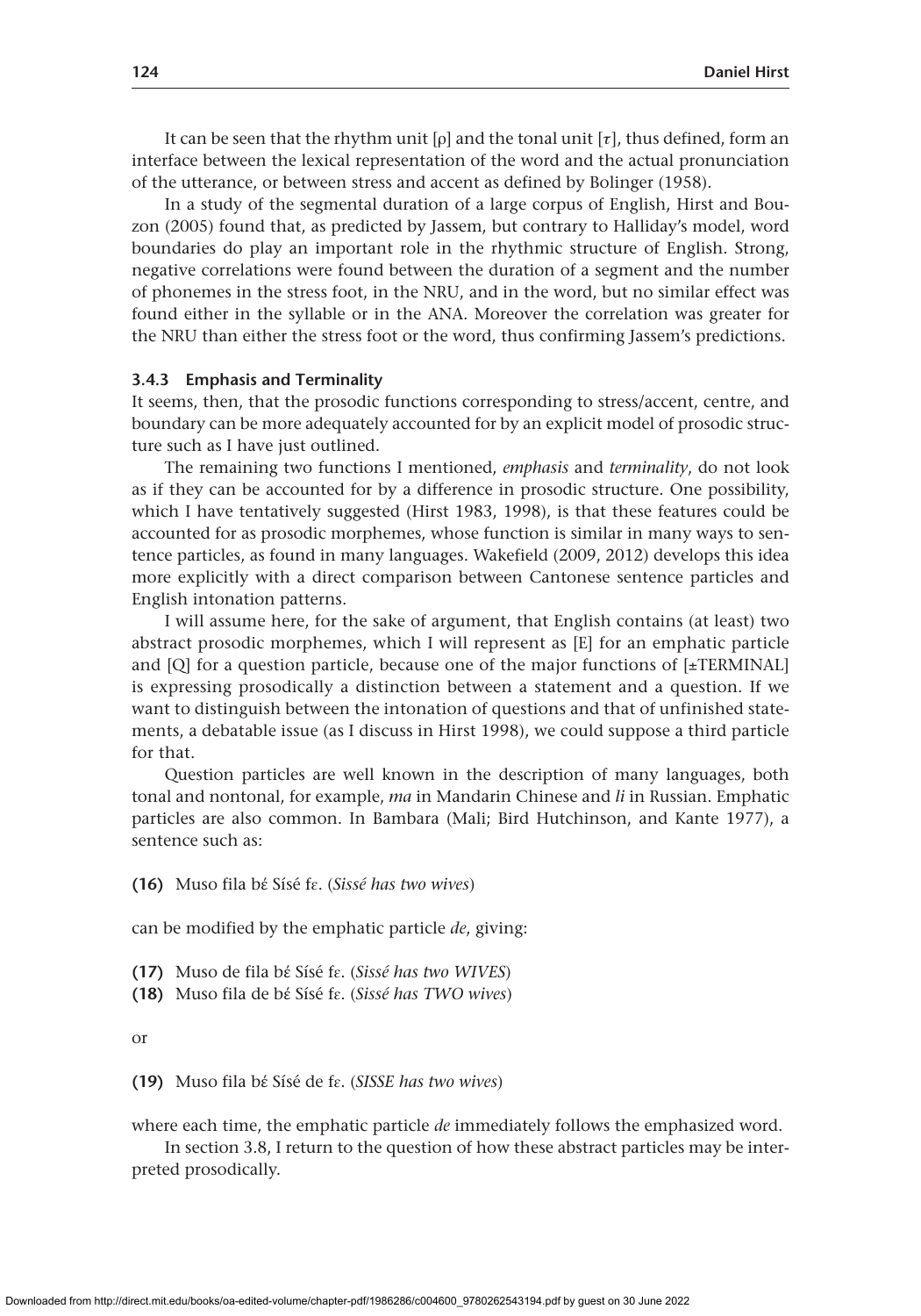#### **3.5 Phonetic Representation**

#### **3.5.1 Models of Fundamental Frequency**

The search for an appropriate scale for measuring fundamental frequency has been one part of a systematic attempt, in particular by researchers from Holland ('t Hart, Collier, and Cohen 1990), to develop a model of the way in which pitch is perceived. This was done by stylizing raw fundamental frequency patterns as a sequence of straight lines, such that when the stylized frequency is used to resynthesize the utterance, the result is judged to be perceptually equivalent to the original intonation pattern.

Another approach to modeling pitch has been to attempt to model the way in which pitch is produced by speakers. In particular, work by Fujisaki (1991) and his colleagues has applied a model of pitch production to a large number of languages, including several tone languages, analyzing an intonation pattern as the superposition of three underlying components: a global baseline component, a sequence of phrasal components, and a sequence of shorter accent components. These three components are added in the logarithmic domain to produce a raw fundamental frequency curve.

A third approach has been to develop acoustic models that are neither directly models of speech perception nor of speech production but are compatible with both. This is the approach that I follow in this presentation.

# **3.5.2 Micromelodic Effects**

Fitting a raw F0 curve with a mathematical model is not a simple, straightforward problem due to the fact that fundamental frequency curves are not always continuous: unvoiced portions of the utterance have no associated F0. Even when the curve is continuous, it is often not smooth, and this type of irregularity is hard to model simply.

If we look at a two-second extract of an utterance, corresponding to the words, "More news about the Reverend Sun Myung  $M($ oon),"<sup>3</sup> we notice (see figure 3.1a) that the beginning and end of the F0 curve are in fact fairly continuous and smooth. The reason for this becomes obvious when we look at the phonemes associated with the curve as in figure 3.1b.

The smooth portion at the beginning of the extract corresponds to the phonemes / mɔːnjuː/, whereas that at the end of the extract corresponds to /ʌnmjʌŋm/. All of these phonemes are fully sonorant, either vowels, semivowels, or nasals. The discontinuity and irregularity of the F0 curve are due to the presence of obstruents in the utterance: stops and fricatives, which either interrupt the curve (for voiceless obstruents) or make it irregular (for voiced obstruents). The effect of these consonants has been called *micromelodic*, as distinct from the *macromelodic* characteristics of larger pitch movements associated with accents and intonation patterns. Micromelodic effects, then, are caused by the aerodynamic characteristics of the articulation of different phonemes (Di Cristo and Hirst 1986). Phonemes like vowels and sonorants, which hardly obstruct the airflow, have virtually no micromelodic effect, whereas stops and fricatives disturb or interrupt the flow.

The raw fundamental frequency curve then can be thought of as the interaction between two components: a *micromelodic* component, which is conditioned by the segmental nature of the individual speech sounds, and a *macromelodic* component, which corresponds to the underlying laryngeal gesture. This corresponds to the observation by Nooteboom (1997) that we do not perceive the observable discontinuities of raw pitch patterns unless they are longer than about two hundred milliseconds, as if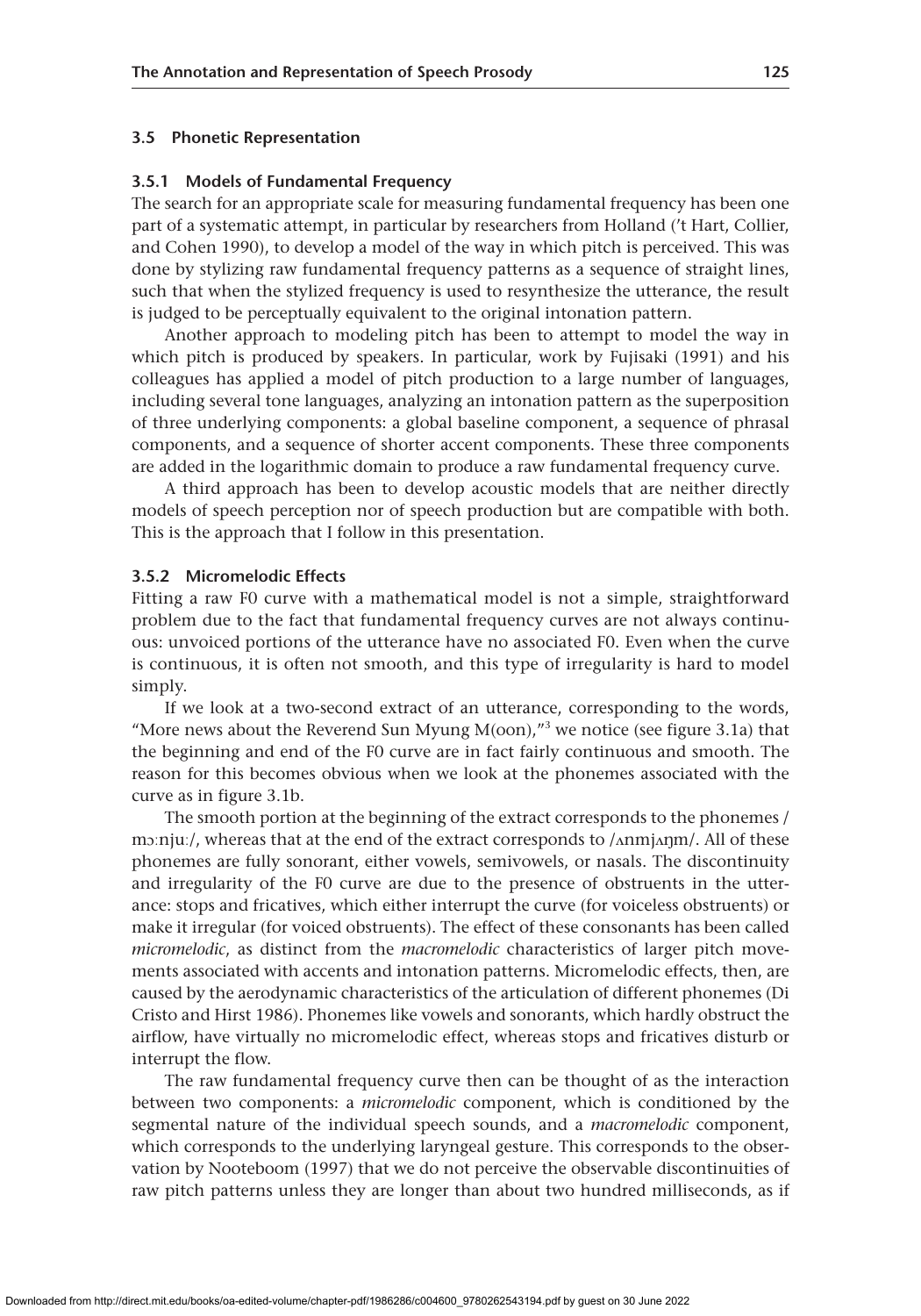

**Figure 3.1**

Two-second extract of the F0 curve corresponding to "More news about the Reverend Sun Myung M(oon)." (a) Raw F0. (b) F0 and phonemes.

human perception unconsciously bridges the silent gap by filling in the missing part of the pitch contour.

Linguists have been aware for a long time that fundamental frequency curves obtained from utterances containing only sonorants and vowels are much better behaved than raw F0 curves obtained from unrestricted speech. It is for this reason that linguists have often constructed sentences consisting of mainly sonorants and vowels, such as Eva Gårding's (1998) "Madame Marianne Mallarmé har en mandolin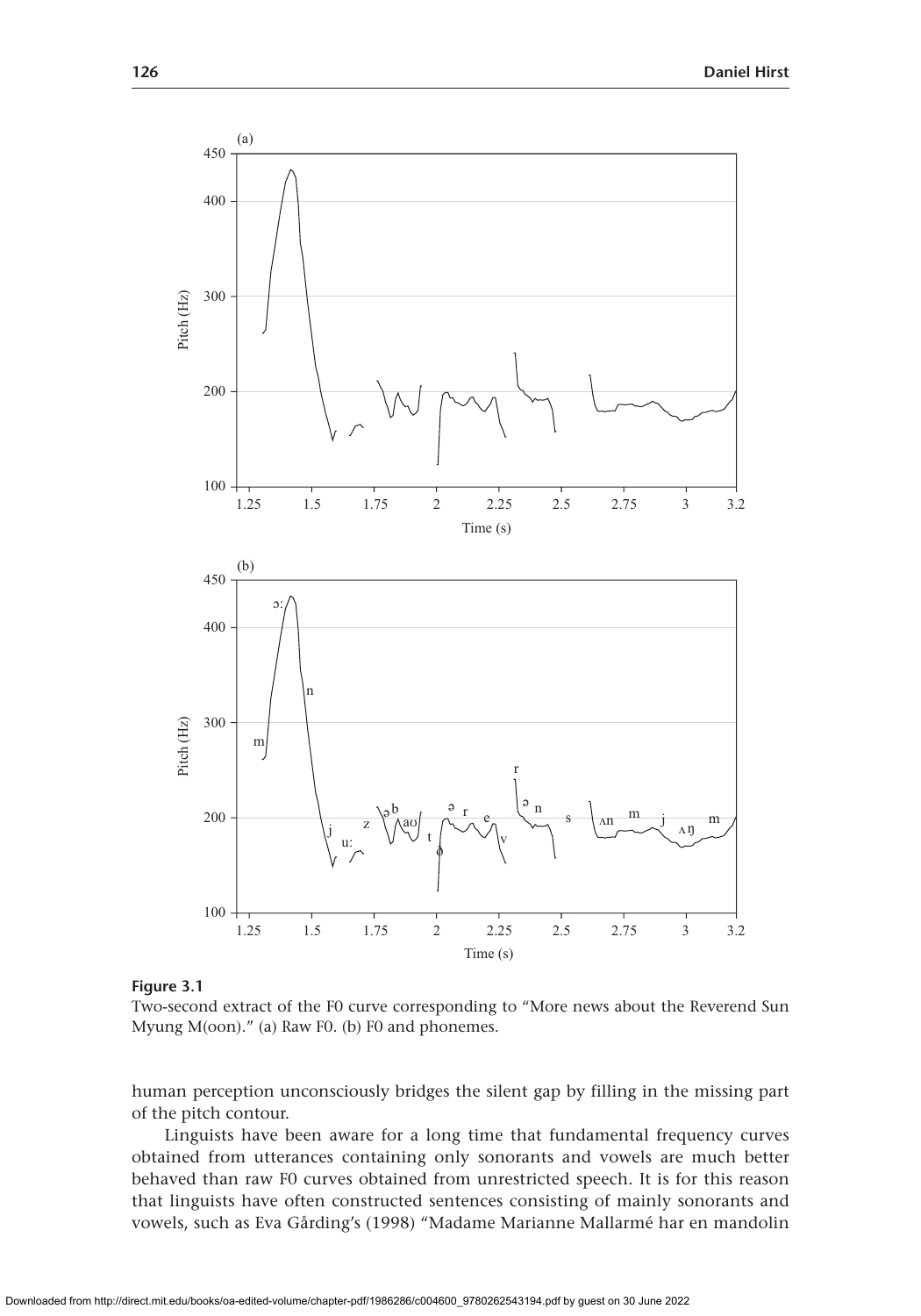

An example of a Finnish intonation pattern on a sentence with only sonorant phones. The sentence is "Laina lainaa Lainalla lainen" (Laina lends Laina a loan) (Iivonen 1998). The top curve is the fundamental frequency, and the lower curve is the intensity.

från Madrid" (Madam Marianne Mallarmé has a mandolin from Madrid) for Swedish; Hiroya Fujisaki's (2004) "Aoi aoinoewa yamanouenoieni aru" (The picture of the blue hollyhock is in a house on top of the hill) for Japanese; or Annti Iivonen's (1998) "Laina lainaa Lainalla lainen" (Laina lends Laina a loan) for Finnish (pictured in figure 3.2).

# **3.5.3 Macromelody and Micromelody**

The idea, then, is that a raw intonation pattern is the interaction between two independent components: a macromelodic component determined by the accentuation and intonation of the utterance and a micromelodic component determined by the segmental phonemes.

If we compare two simple French phrases such as *À ton papa* (To your daddy) and *À ma maman*. (To my mummy), pronounced as statements, we can see that there is the same underlying macromelodic pattern for the two utterances and that the surface differences are simply due to the different phonemes of the utterances, voiceless stops in figure 3.3a and sonorant nasals in figure 3.3b.

What is particularly worth noting is that the F0 curve shown in figure 3.3a is practically superposable on that of figure 3.3b. It seems as if the F0 curve continues to change during the voiceless segments of the utterance, even though it is not visible. This is actually not surprising if we think in terms of a continuous change of tension of the vocal folds, which can continue to change even during voiceless segments.

If we now compare these patterns with those observed on the same phrases pronounced as questions, as in figure 3.4, we see once more that the two contours are practically superposable. And once again it seems clear that the F0 curve in figure 3.4a continues to change during the voiceless segments of the utterance.

In particular, the final rise on *papa* does not begin at the onset of the final vowel: the F0 at this point is already considerably higher than that at the end of the preceding vowel.

Notice that this idea of a continuously varying underlying pitch contour is not the model that is generally assumed in phonological descriptions of tonal and intonation contours. In the majority of these studies, it is assumed that tones are directly associated with vowels, which are the tone-bearing elements (see Goldsmith 1990, 44, for example) and that the fundamental frequency observed on the consonants is simply an interpolation between the tones on the vowels. If that were so, then it might be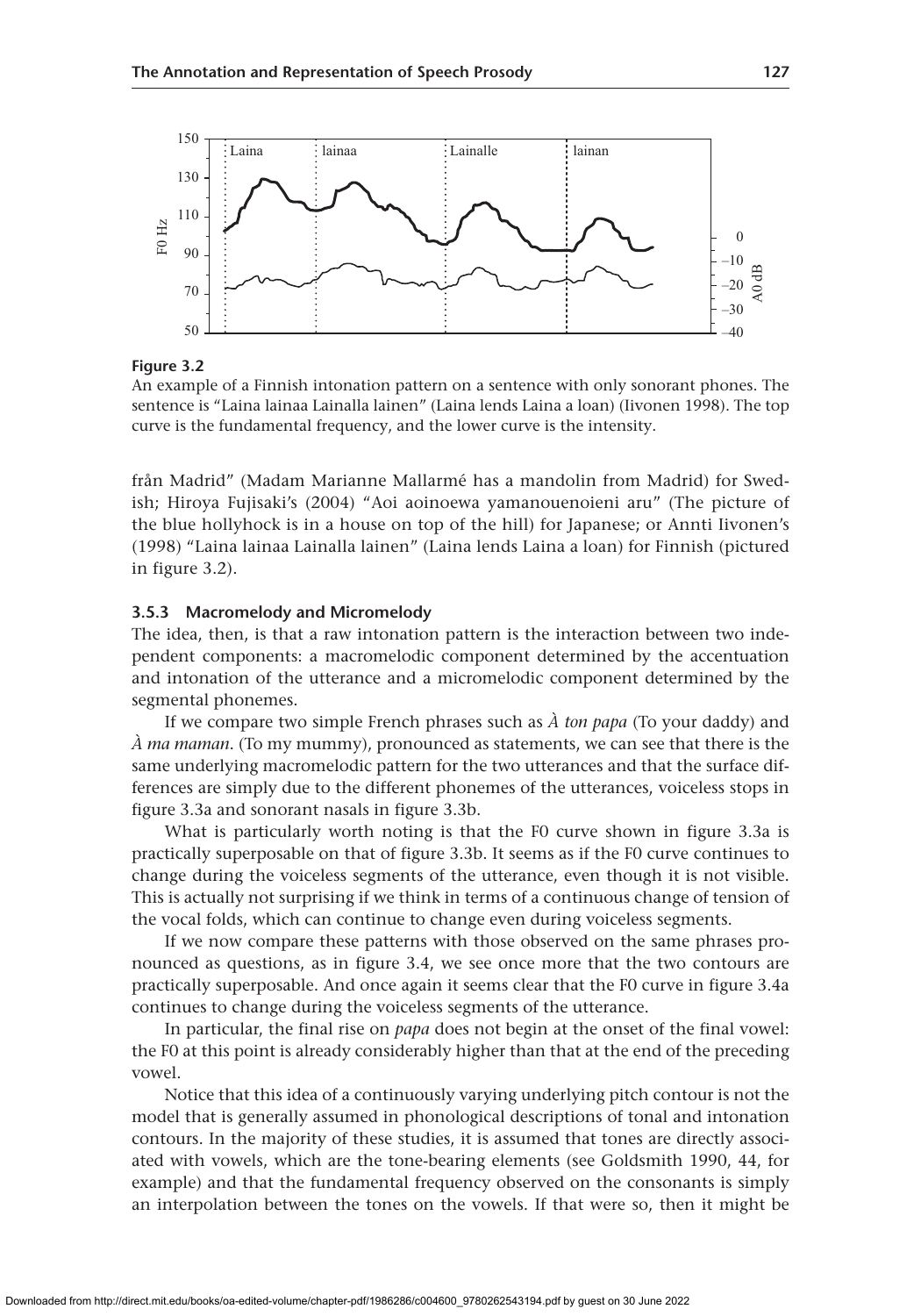

Two French phrases pronounced with a declarative intonation pattern. (a) *À ton papa*. (To your daddy.) (b) *À ma maman*. (To my mummy.)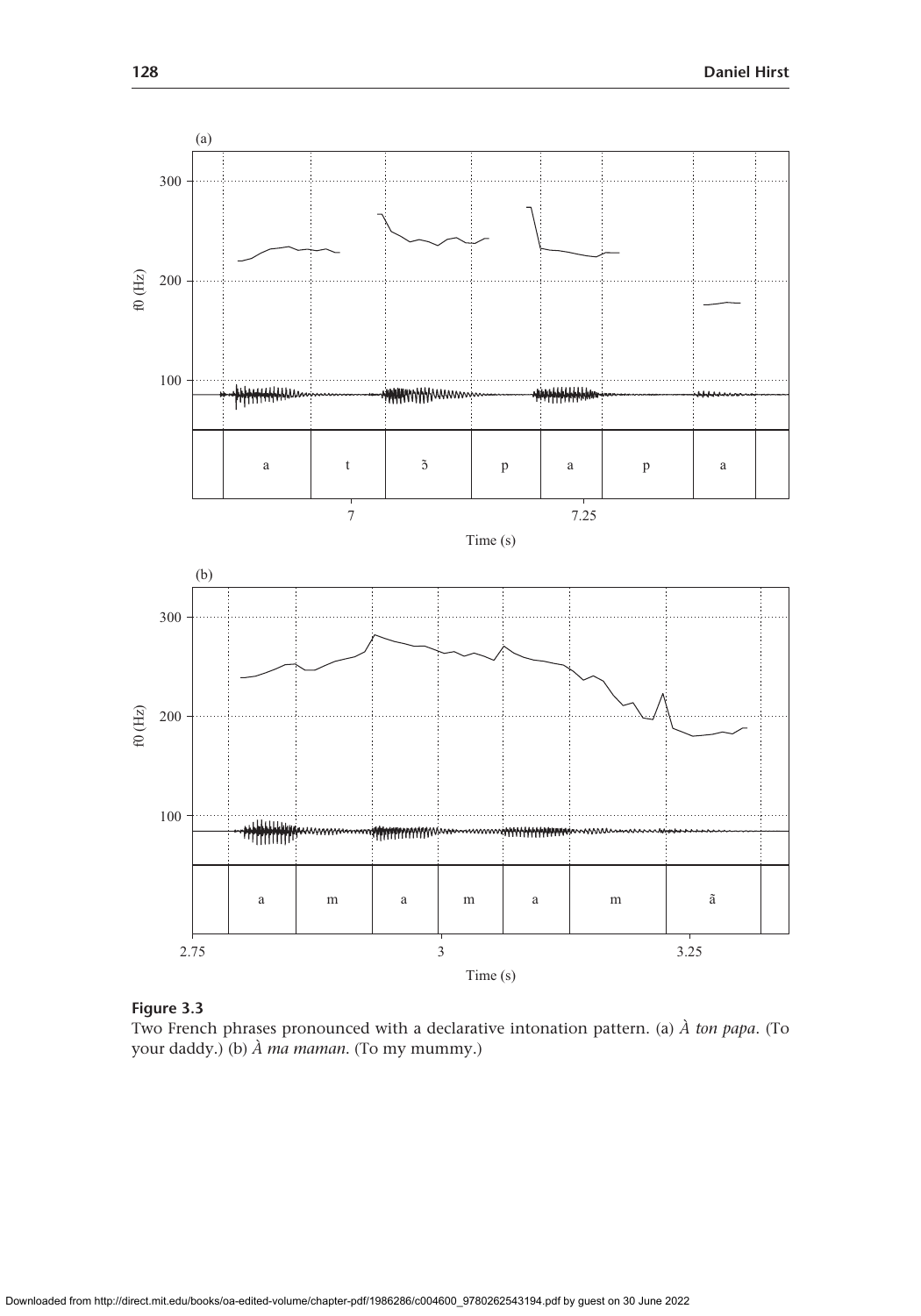

The same two French phrases as in figure 3.3 pronounced with an interrogative intonation pattern. (a) *À ton papa?* (To your daddy?). (b) *À ta maman?* (To my mummy?).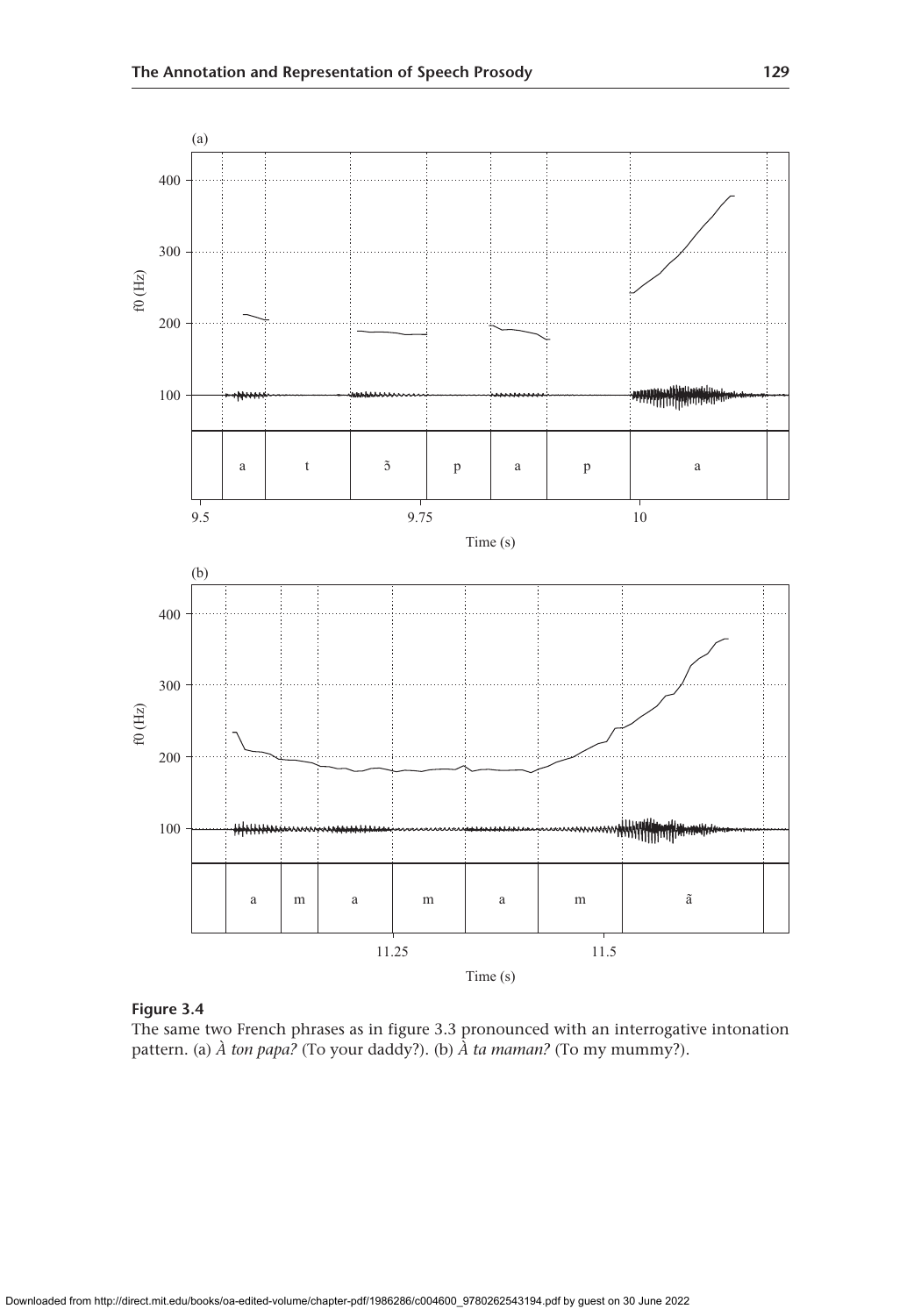thought that the pitch curve visible in figures 3.3a and 3.4a is actually closer to the underlying form than that in figures 3.3b and 3.4b, which are simply the result of an interpolation on the sonorant consonants. The fact that the F0 curve follows the same trajectory in utterances with voiceless consonants as the smooth and continuous curve observed on the utterances with sonorants, however, and, in particular, the fact that the curve continues to evolve during the nonvoiced portions of the utterance, seems to me convincing evidence that the planning of these curves is the result of an underlying macromelodic pattern on which the micromelodic variations are subsequently superimposed.

## **3.5.4 A Model for F0 Curves**

**3.5.4.1 Macromelodic and micromelodic profiles** The underlying macromelodic component of an intonation pattern, then, has, I shall assume, the two characteristics of being smooth and continuous. This is fortunate because modeling a discontinuous or irregular function is much more difficult than one that is continuous and smooth. To return to the example in figure 3.1, the underlying macromelodic profile of the curve might be something like the continuous curve in figure 3.5a, which could correspond to what we would produce if we were to hum the sentence instead of pronouncing it. I will return (section 3.5.5) to how the continuous curve was actually obtained; for the moment let us just assume that we have such a macromelodic profile.

Once we have a macromelodic profile, we can derive the micromelodic profile by dividing each value of the raw F0 curve by the corresponding value of the modeling function. This gives a result as displayed in figure 3.5b, where the smooth, continuous curve is the macromelodic profile and the discontinuous curve is the micromelodic profile derived as just described.

Notice that such a modeling technique is not simply a stylization of the raw F0 curve, because the raw curve has actually been factored into two orthogonal components without any loss of information. Multiplying each value of the continuous curve from figure 3.5b by that of the discontinuous curve in the same figure gives the original raw F0 as in the curve in figure 3.1a. For speech synthesis, it would be possible to model the micromelodic profile itself and to use this to improve the segmental quality of the utterance (for an application to Arabic, see Chentir, Guerti, and Hirst 2009). For the study of intonation, the resynthesis of the utterance with the macromelodic profile is generally of sufficiently high quality to evaluate the appropriateness of the modeled curve.

**3.5.4.2 F0 transitions** One of the simplest ways to model a smooth, continuous function such as that in figure 3.5a is as a piecewise sequence of transitions between successive points on the curve. In previous work, until recently, I referred to these points, following a fairly long tradition, as *target* points, but it should be noted that this name was not intended to imply that the "target points" necessarily have any actual psychological reality for the speaker and listener. To make it clear that these points are not intended to represent cognitive targets, like those, for example, in the model proposed in Xu and Wang (2001), I now prefer to use the term *anchor points*, which more clearly corresponds to their role in describing a pitch curve.

The advantage of a piecewise function over a global function is that each segment of the curve is defined locally by its own set of parameters, which means that a modification of one portion of the curve does not entail modifications throughout the rest of the curve. The simplest model would be a linear transition between two anchor points as in figure 3.6a, where the transition is defined by the function: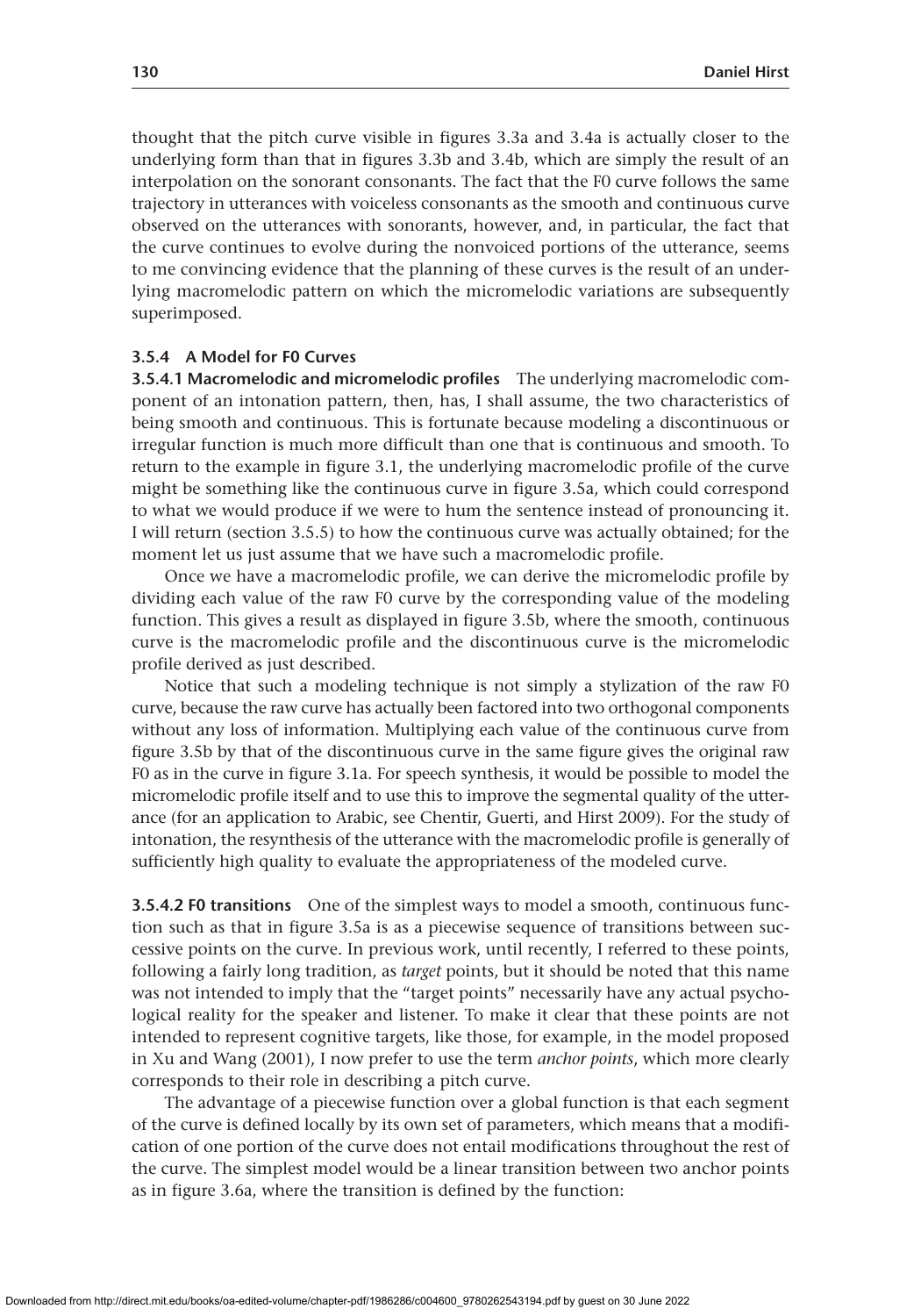

**Figure 3.5**

(a) Raw F0 (discontinuous) together with macromelodic profile (continuous) for the first two seconds of recording A01. (b) Same as panel (a), with the superimposed micromelodic profile.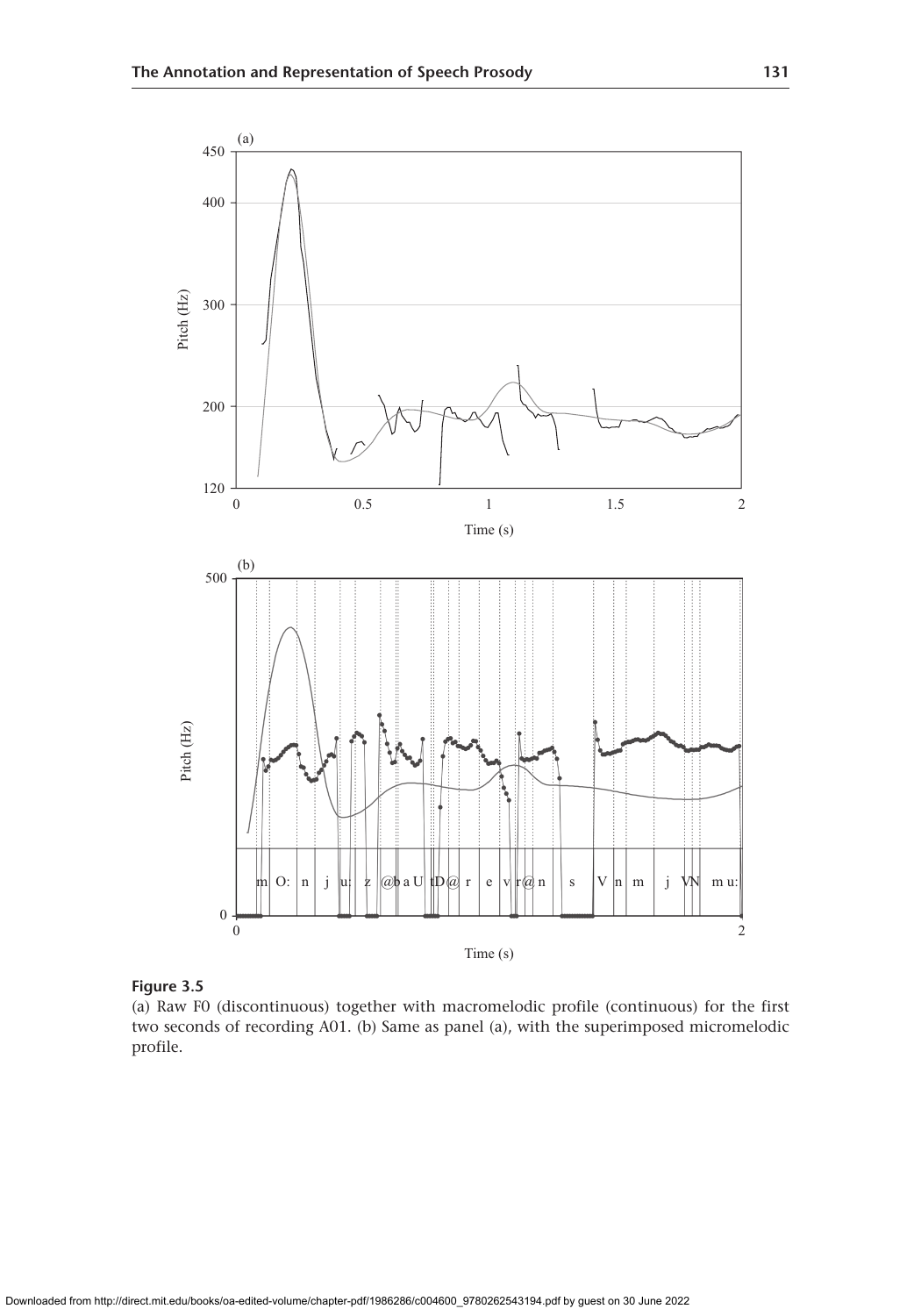

Linear and quadratic transitions from a first anchor point  $\langle t_1, h_1 \rangle$  to a second point  $\langle t_2, h_2 \rangle$ . (a) A linear F0 transition. (b) A quadratic F0 transition.

$$
h_i = h_1 + \frac{(t_2 - t_i)}{(t_2 - t_1)} \cdot (h_2 - h_1)
$$
\n(3.1)

where  $h_1$  and  $h_2$  are the F0 values of two adjacent anchor points and  $t_1$  and  $t_2$  are the corresponding time values of these anchor points. Here the F0 value  $(h_2)$  of the second anchor point is higher than that  $(h_1)$  of the first anchor point, but the same reasoning would apply if it had been lower.

Naturally occurring F0 curves are curvilinear, not linear. A number of mathematical functions have been used in the past to model such functions. One of the simplest of these is a quadratic transition, corresponding to a constant acceleration followed by a constant deceleration of the pitch change as shown in figure 3.6b and as defined by the functions:

$$
t_i \in [t_1 \dots t_k] : h_i = h_1 + \frac{(h_2 - h_1) \cdot (t_i - t_1)^2}{(t_k - t_1)(t_2 - t_1)}
$$
\n(3.2)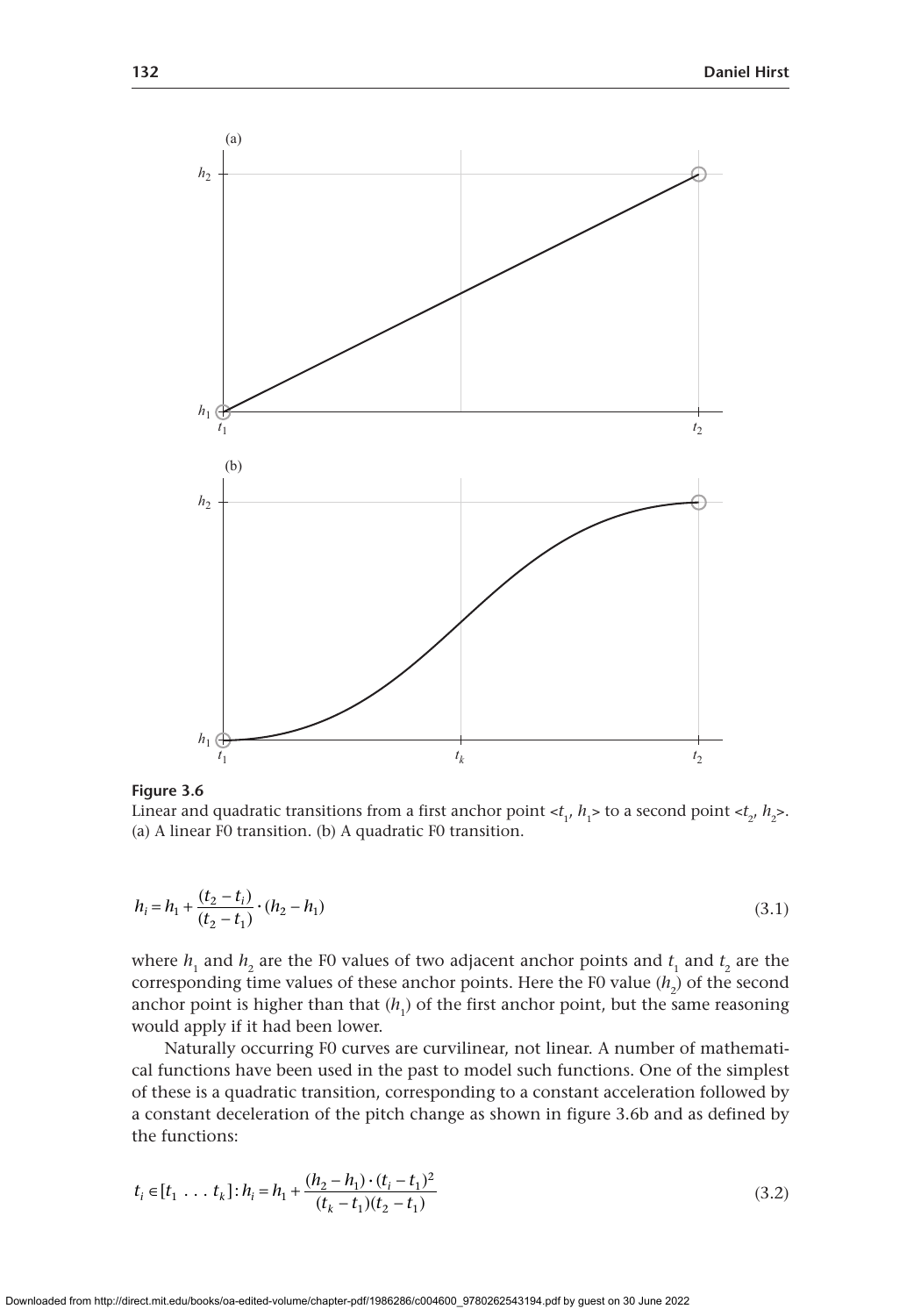

Macromelodic profile for a two-second extract from recording A01, defined as quadratic transitions between anchor points.

$$
t_i \in [t_k \dots t_2] : h_i = h_2 + \frac{(h_1 - h_2) \cdot (t_i - t_2)^2}{(t_k - t_2)(t_1 - t_2)}
$$
\n(3.3)

As can be seen from figure 3.6b, in the case of a rise, the transition consists of a concave curve from time  $t_1$  to time  $t_k$ , the point of maximum slope, followed by a convex curve from  $t_k$  to  $t_2$ .

Figure 3.7 shows the same extract we have seen several times now, with the anchor points that define the curve represented as circles.

## **3.5.5 Momel**

A piecewise quadratic function such as that illustrated here is known as a quadratic *spline* function and has been in use in our laboratory since the early 1980s to model intonation patterns using an algorithm called *Momel* (for "modeling melody").

The Momel representation is formally equivalent to a subset of the contours that can be produced by the rise/fall/connection (RFC) model of intonation later developed by Paul Taylor (1994) as a tool for speech synthesis. The only difference is that the RFC model allows linear interpolations between two successive anchor points, as well as quadratic interpolations. If two successive anchor points have the same value of F0, then the transition will be linear (i.e., flat) with Momel too. I have personally never observed a case where a nonflat linear transition gives a better approximation to an F0 curve than a quadratic one.

The original implementation of Momel allowed the user to define anchor points manually by clicking on a representation of the F0 curve on the computer screen. These anchor points were converted into a quadratic spline function, and the user could then resynthesize the utterance using PSOLA resynthesis. Today, this can be done with Praat (Boersma and Weenink [1992] 2015) by creating a manipulation object and then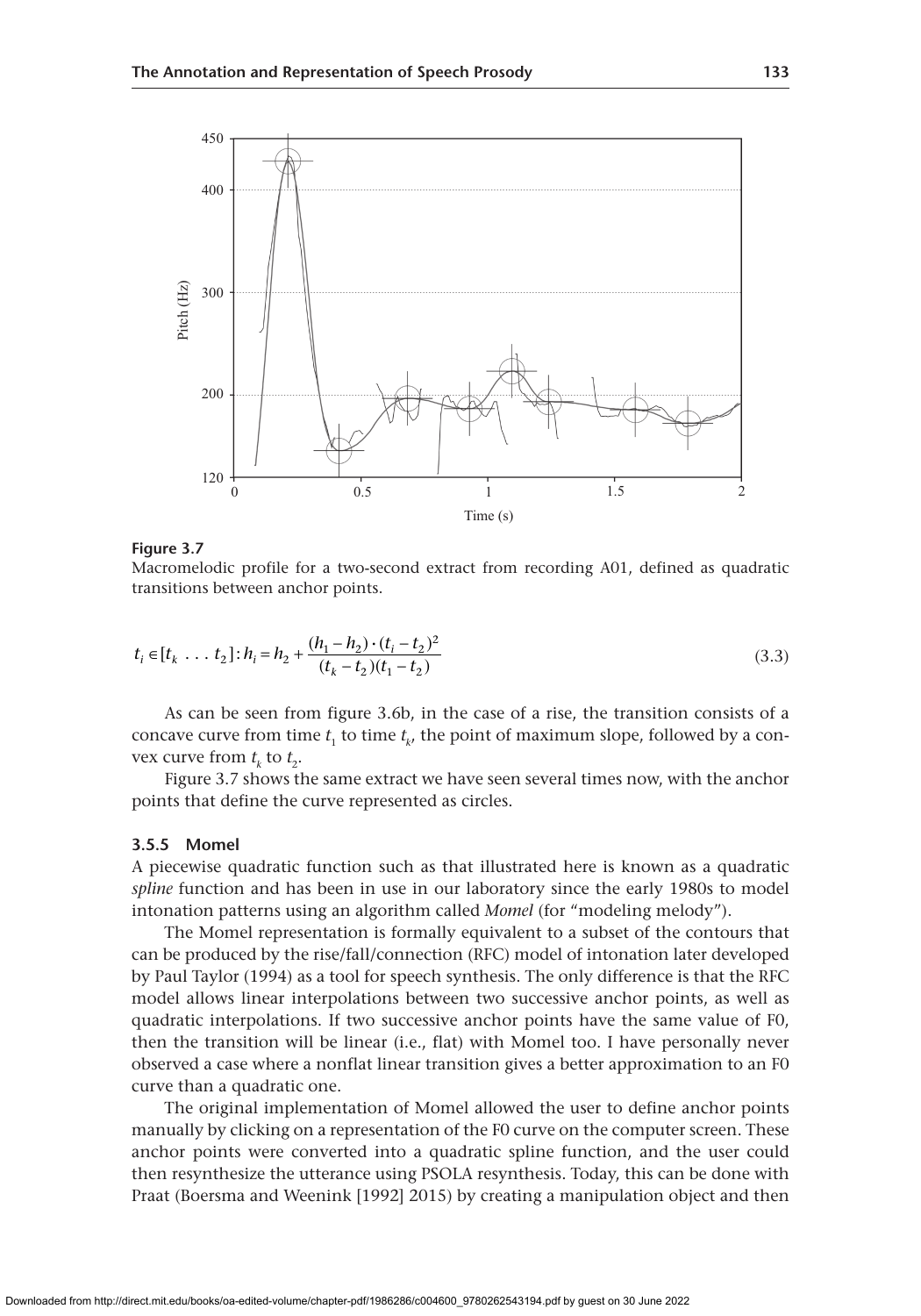removing and adding pitch points manually. Praat displays the pitch curve with linear interpolation between the pitch points, but an approximation of the quadratic spline function can be obtained by the command interpolate quadratically  $\dots$ , which was my own modest contribution to the Praat software.

Manual modeling of F0 is highly subjective, and it was for this reason that my colleague Robert Espesser and I developed an automatic version of the algorithm (Hirst and Espesser 1993) based on our experience of using the manual implementation of the model over a period of several years. The algorithm, which is described in detail in Hirst, Di Cristo, and Espesser (2000), uses a form of robust regression to optimize the modeling of raw fundamental frequency curves with a quadratic spline function.

The algorithm was later evaluated on a corpus of read speech in five languages (Eurom1 corpus) during the course of the Multext European project (Véronis, Hirst, and Ide 1994). Evaluators were instructed to add or delete anchor points of the modeled speech only when such corrections made an audible improvement to the resynthesis of the speech. Table  $3.1$  shows the statistics<sup>4</sup> for these corrections for the corpus of read speech, together with those for a corpus of spontaneous speech in French.

The results of the evaluation were very encouraging. The F-measures for the different languages showed a global efficiency of around 95 percent, and even the corpus of spontaneous French showed an F-measure of 93.4 percent even though the algorithm had not at all been optimized for spontaneous speech.

Examination of the errors in the anchor points showed that one type of error in particular occurred systematically. This concerned a pitch rise before a silent pause where, frequently, the algorithm missed the final rise entirely. An example of this type of error can be seen in figure 3.8. This error is understandable because the algorithm uses a local modeling technique, fitting a parabola to portions of the curve. As can be seen in the example, the raw F0 exhibits a concave portion corresponding to the acceleration of the pitch rise but hardly any convex portion corresponding to the decelerating portion of the rise. This is the reason why the original algorithm fails to produce a final anchor point.

The Momel algorithm has since been implemented as a Praat plug-in (Hirst 2007), which allows users to use its functions directly from the Praat menus without needing

|        | Language | Number of points |       |         | Evaluation |           |           |
|--------|----------|------------------|-------|---------|------------|-----------|-----------|
| Corpus |          | Detected         | Added | Deleted | Recall     | Precision | F-measure |
| Eurom  | English  | 8,380            | 623   | 125     | 93.0       | 98.5      | 95.7      |
|        | French   | 6,547            | 423   | 130     | 93.8       | 98.0      | 95.9      |
|        | German   | 13,595           | 1,145 | 506     | 92.0       | 96.3      | 94.1      |
|        | Italian  | 9,475            | 337   | 330     | 96.4       | 96.5      | 96.5      |
|        | Spanish  | 8,985            | 651   | 16      | 93.2       | 99.8      | 96.4      |
| Fref   | French   | 9,835            | 532   | 744     | 94.5       | 92.4      | 93.4      |
|        |          |                  |       |         |            |           |           |

**Table 3.1**

Results for the evaluation of the automatic Momel algorithm on read speech for English, French, German, Italian, and Spanish and for spontaneous speech in French (Fref corpus)

*Note*: The columns show the total number of anchor points detected, number of anchor points added manually, number of anchor points deleted, and the statistical measures of recall, precision and F-measure. *Source*: Data from Campione (2001).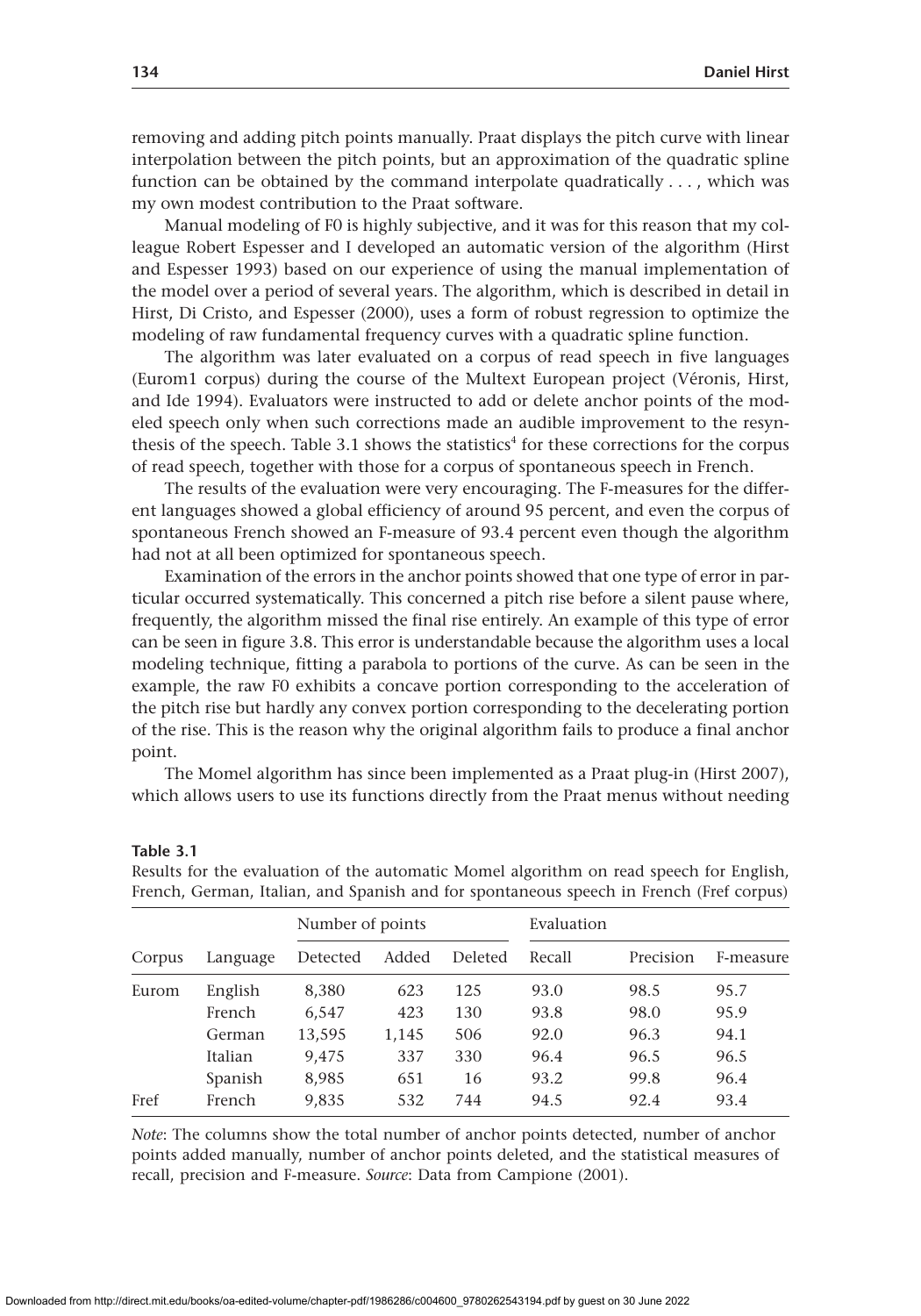

Old version of the automatic Momel algorithm for the French utterance, *Est-ce que c'est vrai? Vous prenez les réservations par téléphone?* (Is it true? You take bookings by phone?). Raw (discontinuous) and modeled F0 (continuous).

to handle scripts. The systematic error we have just seen was corrected by a special treatment before silent pauses. The concave part of the pitch rise is now extended to include a similar-shaped convex portion. In other words, to obtain the best fit for this pitch rise, a high anchor point is calculated and situated in the silent pause as near as possible to the previous low anchor point. The anchor point is calculated so that the concave portion of the pitch rise follows the raw data points as closely as possible. The result of this improved algorithm can be seen in figure 3.9.

An evaluation of the improved algorithm was carried out on a corpus of read speech in Korean (Hirst et al. 2007). It showed a significant and systematic improvement as compared to the older version of the algorithm. It is, naturally, desirable that the modeling tools we use should be as theory-neutral as possible. Complete neutrality, though, is obviously not entirely feasible, because any model necessarily makes some assumptions about the nature of underlying representations, as we saw in the discussion (section 3.5.4.1) of whether the underlying contour should be based only on the contours observed on the vowels or whether it should be modeled as a continuous underlying contour.

Rather than suggest that Momel is theory-neutral, then, I like to think that it is what we could call *theory-friendly*. I believe that the algorithm can be compatible with a number of different theoretical approaches to the description of speech melody. It has been used in the past as a first step for modeling with the Fujisaki model (Mixdorff 1999). It has also been used as first step for ToBI for both English (Maghbouleh 1998;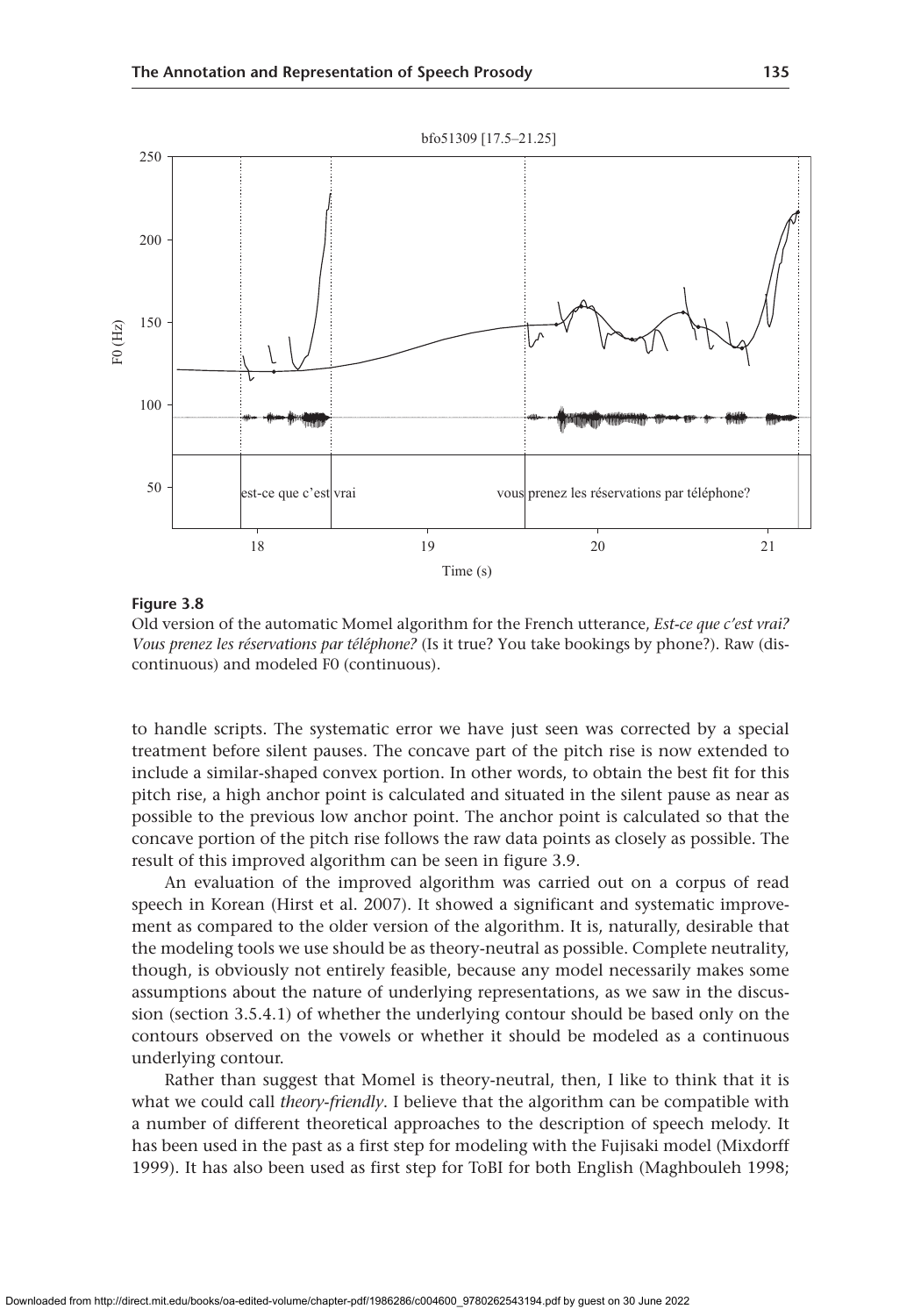

Improved version of the automatic Momel algorithm for the same utterance as in figure 3.8. Raw (discontinuous) and modeled F0 (continuous).

Wightman and Campbell 1995) and Korean (K-ToBI) (Cho and Rauzy 2008). It is also compatible with our own surface phonological representation alphabet, INTSINT.

# **3.6 Surface Phonological Representation**

# **3.6.1 INTSINT: An International Transcription System for Intonation**

Momel, as we have seen, provides a reversible modeling of the raw F0 with no loss of information because the raw F0 is factored into two components, macromelody and micromelody. Multiplying the two together recovers the original F0.

INTSINT was originally developed as a tool for linguists to provide a surface phonological representation of an intonation pattern. The original version of the system (Hirst 1987) was based on an inventory of minimal pitch contrasts found in published descriptions of the intonation patterns of numerous languages. The aim was to provide a tool for the systematic description of these intonation patterns, something along the lines of a narrow transcription using the IPA. Like the IPA, it was intended that INTSINT could be used for preliminary descriptions of intonation patterns, even for languages that had not previously been described. Notice that this aim is very different from that of the ToBI system (Silverman et al. 1992), which presupposes that the inventory of intonation patterns for the language being described has already been established. The official website for ToBI [\(http://www.ling.ohio-state.edu/tobi/\)](http://www.ling.ohio-state.edu/tobi/) makes this particularly explicit:

Note: ToBI is not an International Phonetic Alphabet for prosody. Because intonation and prosodic organization differ from language to language, and often from dialect to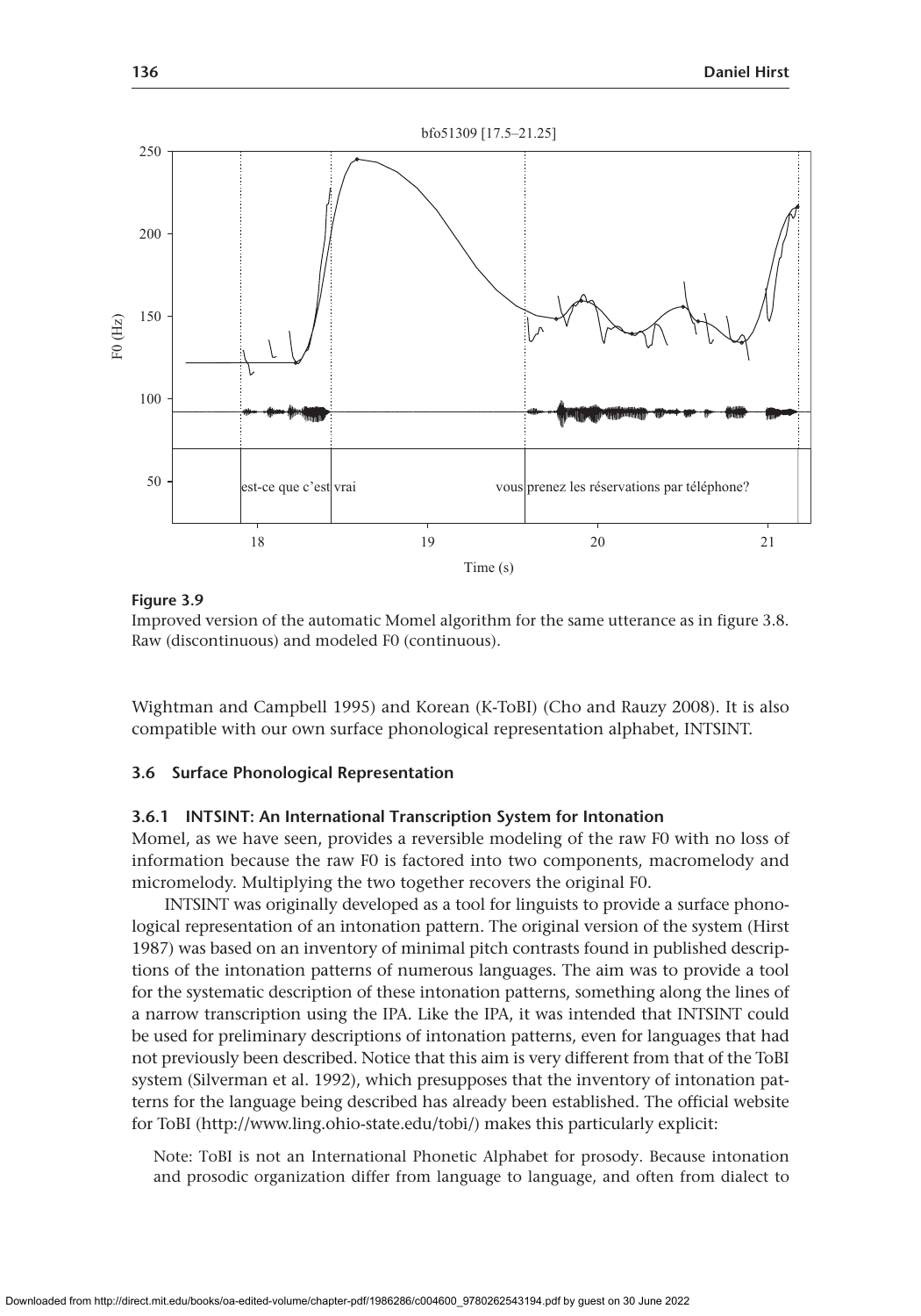dialect within a language, there are many different ToBI systems, each one specific to a language variety and the community of researchers working on that language variety.

The INTSINT system (whose name was suggested to us by Hans 't Hart in a personal communication) was presented in Hirst and Di Cristo (1998) and was used there for the annotation of the intonation of nine different languages. Basically, it describes an intonation contour as a sequence of tonal segments labeled using an alphabet of eight symbols. The tonal segments are assumed to be of three types:

**Absolute tones**: *t* (top), *m* (mid), *b* (bottom). These are assumed to refer to the corresponding position of the speaker's current pitch range.

**Relative tones**: *h* (higher), *s* (same), *l* (lower). Unlike absolute tones, relative tones are assumed to be refined with respect to the preceding tonal segment.

**Iterative relative tones**: *u* (upstepped), *d* (downstepped). These are also defined relative to the preceding tonal segment but generally involve smaller pitch changes and often occur in a sequence of steps either upward or downward.

In the chapters in Hirst and Di Cristo, the INTSINT tones were represented by graphic symbols between two horizontal lines and aligned with the text. These symbols were top  $[\![\cdot]\!]$ , bottom  $[\![\cdot]\!]$ , higher  $[\![\cdot]\!]$ , same  $[\rightarrow]$ , lower  $[\downarrow\!]$ , upstepped  $[\lt;]$ , and downstepped [>]. The mid tone was reserved for the unmarked onset of an intonation unit and was not marked.

In most later publications, the capital letters T, M, B, H, S, L, U, and D were used instead of the graphic symbols. Since Hirst (2011), I prefer to represent the INTSINT tones with lowercase rather than uppercase letters. This may help to avoid confusion with other more abstract coding schemes such as ToBI (Silverman et al. 1992), or the even more abstract underlying representation used in Hirst (1998) and section 3.8, both of which use some of the same letters as INTSINT.

# **3.6.2 Mapping from INTSINT to Momel**

Although INTSINT was introduced as a descriptive tool for linguists, since its introduction was later than the creation of the F0 modeling tool, I already had in mind the possibility that this surface phonological annotation could be linked to the analysis of the F0 curve as a sequence of phonetic anchor points. I anticipated, then, that it might be possible to map the output of the Momel algorithm onto a sequence of symbols from the INTSINT alphabet. To do this, following the idea of an analysis by synthesis paradigm, it was first necessary to define a mapping in the other direction, that of synthesis. Some of the history of the way in which this mapping was defined is described in Hirst (2005).

In its current implementation, the mapping depends on two speaker-/utterancespecific parameters called *key* and *span*, which together define the speaker's pitch range.<sup>5</sup> The *key* (like a musical key) defines a central reference point for the speaker's pitch range, and the *span* defines the maximum and minimum pitch values of the range, which are taken to be symmetrical (on a logarithmic scale) above and below the speaker's key.

The two parameters together define three absolute tones—top, mid, and bottom with respect to the speaker's pitch range, as in the following formulas, which assume that the value of key is given in hertz and the value of span in octaves:

$$
t = key \times \sqrt{2^{span}} \quad m = key \quad b = \frac{key}{\sqrt{2^{span}}} \tag{3.4}
$$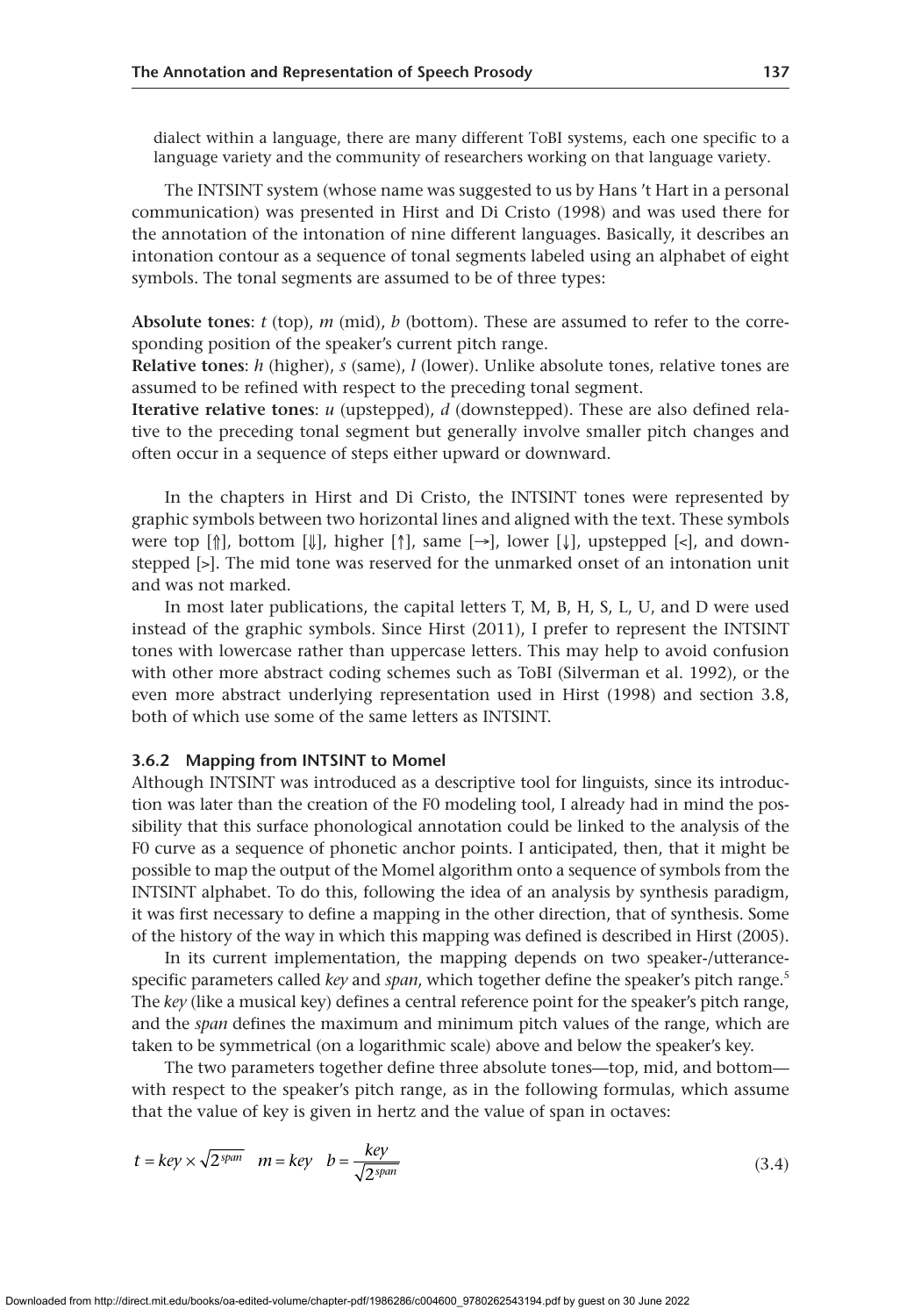The pitch anchor points corresponding to the relative tones are then defined with respect to both the preceding anchor point (here called  $p$ ) and the top  $(t)$  or bottom  $(b)$ of the range.

An anchor point coded *h* is simply defined as the geometric mean (i.e., the mean on a log scale) of the preceding anchor point and the top of the range. It thus corresponds to a pitch movement that moves up halfway toward the value of *t*. As can be expected, an anchor point coded *s* is defined as the same as the preceding anchor point. Symmetrically to *h*, an anchor point coded *l* is defined as the (geometric) mean of the preceding anchor point and the bottom of the range.

$$
h = \sqrt{p * t}; \quad s = p; \quad l = \sqrt{p * b}
$$
\n
$$
(3.5)
$$

For the iterative tonal segments *u* and *d*, the implementation defines the values as the (geometric) mean of the value of the preceding anchor point and that which would be obtained if the anchor point were coded *h* or *l*, respectively. In other words, these anchor points correspond to a pitch excursion one-quarter of the way to the top or bottom of the pitch range.

$$
u = \sqrt{p * \sqrt{p * t}}; \quad l = \sqrt{p * \sqrt{p * b}}
$$
\n
$$
(3.6)
$$

Assuming, once again, a logarithmic scale for the pitch range, these values are illustrated graphically in figure 3.10.

This implementation obviously makes a number of assumptions, most of which would be open to empirical investigation. This is one of the major advantages of an explicit model such as this.

One consequence of the model, which was not specifically intended but which turns out to be fortunate, is that a sequence of alternating *h* and *l* tones will automatically introduce an iterative lowering of the tones, much like the probably universal effect of downdrift that has been described in the literature on tone and intonation as occurring in languages throughout the world. This downdrift effect, as illustrated in figure 3.11, is thus an automatic by-product of the way in which the relative tones are defined.

Since it was first developed, the Momel algorithm has been applied relatively successfully to a number of different languages, including English, French, Italian, Catalan,





Graphic illustration of the mapping from INTSINT to Momel with pitch range defined by the two parameters key and span.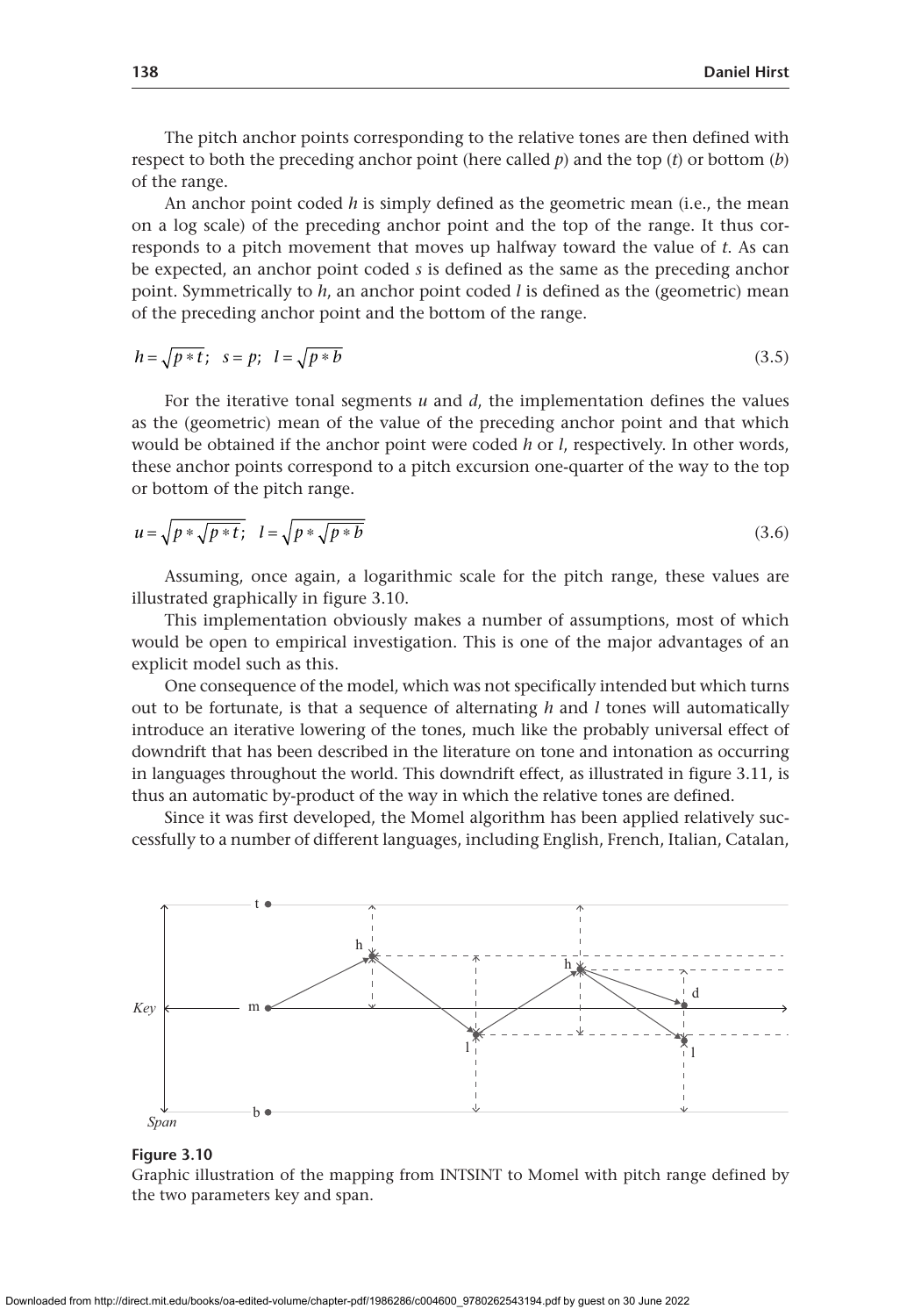

**Figure 3.11**

A graphic illustration of the fact that in this implementation, downdrift is an automatic byproduct of the way in which the relative tones are defined.

Brazilian Portuguese, Venezuelan Spanish, Russian, Arabic, isiZulu, and Korean (for references, see Hirst 2007). More recently (Zhi, Hirst, and Bertinetto 2010), the algorithm was applied to a corpus of speech in Standard (Beijing) Chinese. This was particularly challenging, because the corpus used was spontaneous speech and involved a language with a rich lexical tone system. An attempt to optimize window size for the algorithm showed no overall improvement with respect to the manually corrected data. This was taken to confirm the fact (as suggested by Xu and Sun 2002) that pitch change in a lexical tone language like Chinese is not notably faster than in languages with no lexical tone. The annotated data obtained during this application will constitute a useful yardstick for evaluating improvements to the automatic algorithm, which is expected to be far more robust than data annotated for languages with no lexical tone.

# **3.6.3 Mapping from Momel to INTSINT**

Having defined a mapping from tonal segments (INTSINT) to pitch anchor points (Momel), the same model can be used to establish a reverse mapping from the anchor points to the tonal segments. As is generally the case, such a reverse mapping from continuous variables to discrete categories is much less straightforward than the mapping from categories to continuous variables. The approach we have adopted is an exhaustive search of the target space for the optimal values of the two parameters key and span, together with the optimal coding of the sequence of anchor points, given those two parameters.

The procedure, as described in Hirst (2005), has been implemented as a Perl script. It assumes that the relevant target space is defined as follows:

| $key = mean \pm 50$ Hz (step: 1)       | (3.7) |
|----------------------------------------|-------|
| span = $0.52.5$ octaves (step: $0.1$ ) |       |

The script thus tries each of the possible values of the two parameters within this target space. For each of the two thousand possible couples ⟨*key;span*⟩ the script evaluates every possible coding of the anchor points using the formulas in equations (3.4), (3.5), and (3.6) and calculating the sum of the square of differences between the predicted value and the observed value. The output of the script is thus the optimized value (within the target range) of the parameters *key* and *span*, together with the optimal INTSINT coding using these parameters. The output of the script is a text file such as in (20), corresponding to the application of the script to the same extract from recording A01 that was shown in figure 3.5 above and elsewhere.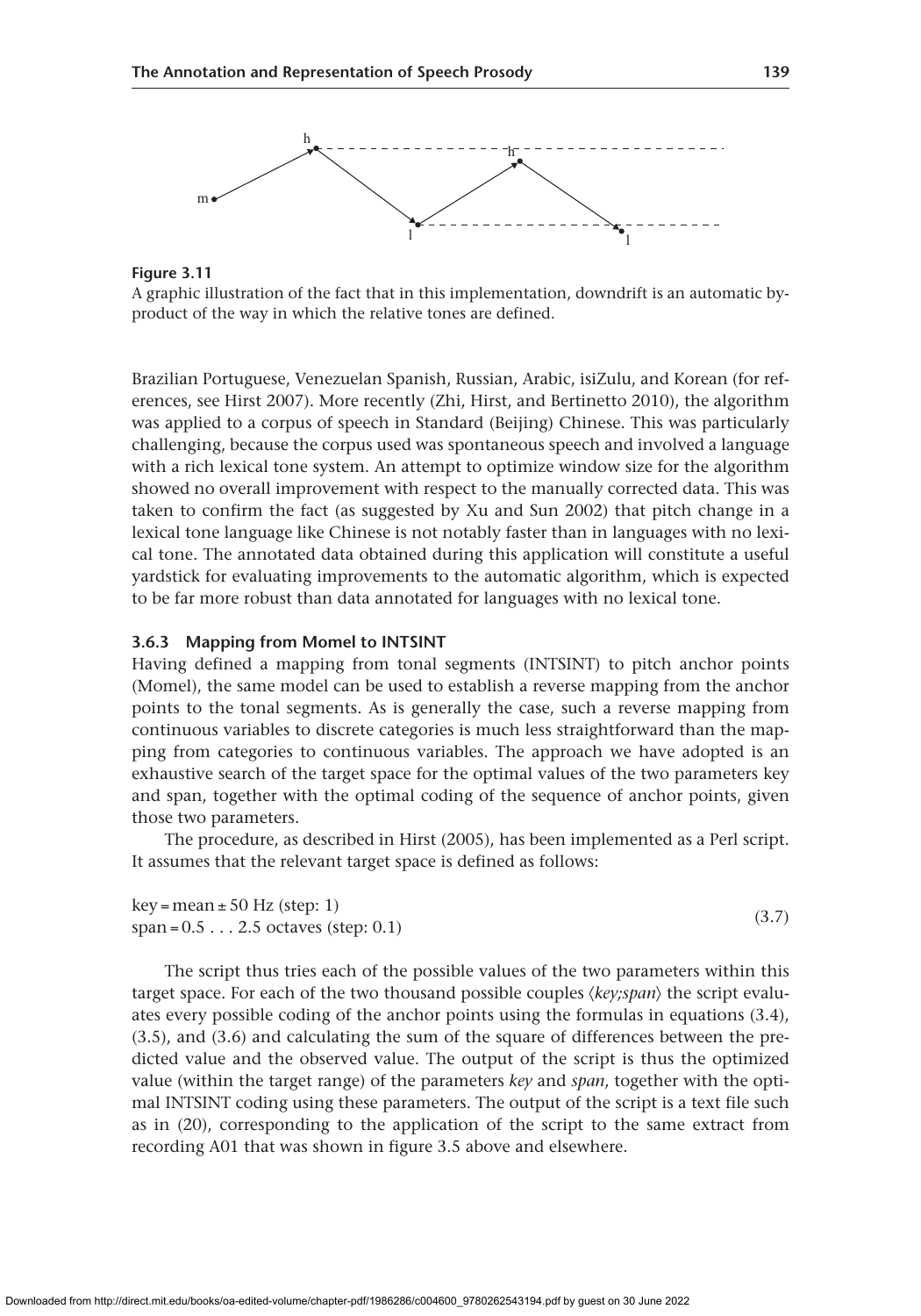|  | (20) : A01_01.intsint created on Tue Aug 24 $08:12:47$ 2010<br>; by intsint.pl 2.11 ; from A01_01.momel |   |     |     |  |
|--|---------------------------------------------------------------------------------------------------------|---|-----|-----|--|
|  |                                                                                                         |   |     |     |  |
|  | 32 values<br>mean = 191 <parameter span="1.4"> <parameter key="235"></parameter></parameter>            |   |     |     |  |
|  | 0.113                                                                                                   | М | 221 | 235 |  |
|  | 0.219                                                                                                   | D | 205 | 208 |  |
|  | 0.434                                                                                                   | D | 182 | 190 |  |
|  | 0.746                                                                                                   | B | 120 | 145 |  |
|  | 1.177                                                                                                   | S | 120 | 145 |  |
|  | 1.423                                                                                                   | T | 428 | 382 |  |
|  | 1.623                                                                                                   | B | 146 | 145 |  |
|  | 1.894                                                                                                   | U | 197 | 184 |  |
|  | $\cdots$                                                                                                |   |     |     |  |

In this output, the optimized values of key and span (here, 235 Hz and 1.4 octaves, respectively) are given, together with the sequence of anchor points. After the values for key and span, each line gives the time value (in seconds), the optimized INTSINT code, the original anchor point used as input, and the predicted anchor point derived from the coding with the current values of key and span.

Unlike with Momel, there is some loss of information with the INTSINT coding (as can be seen from the differences between the third and fourth columns of the output in (20); the model is still, however, a reversible one that can be used for synthesis. Figure 3.12 shows the result of recalculating the pitch anchor points from the results of the automatic INTSINT analysis, applied to a five-sentence passage from the Eurom1 corpus, and compared to the original anchor points obtained from the application of the Momel algorithm.



#### **Figure 3.12**

Coded (grey squares) versus original values (black diamonds) of pitch anchor points for a five-sentence passage after automatic coding with the INTSINT alphabet.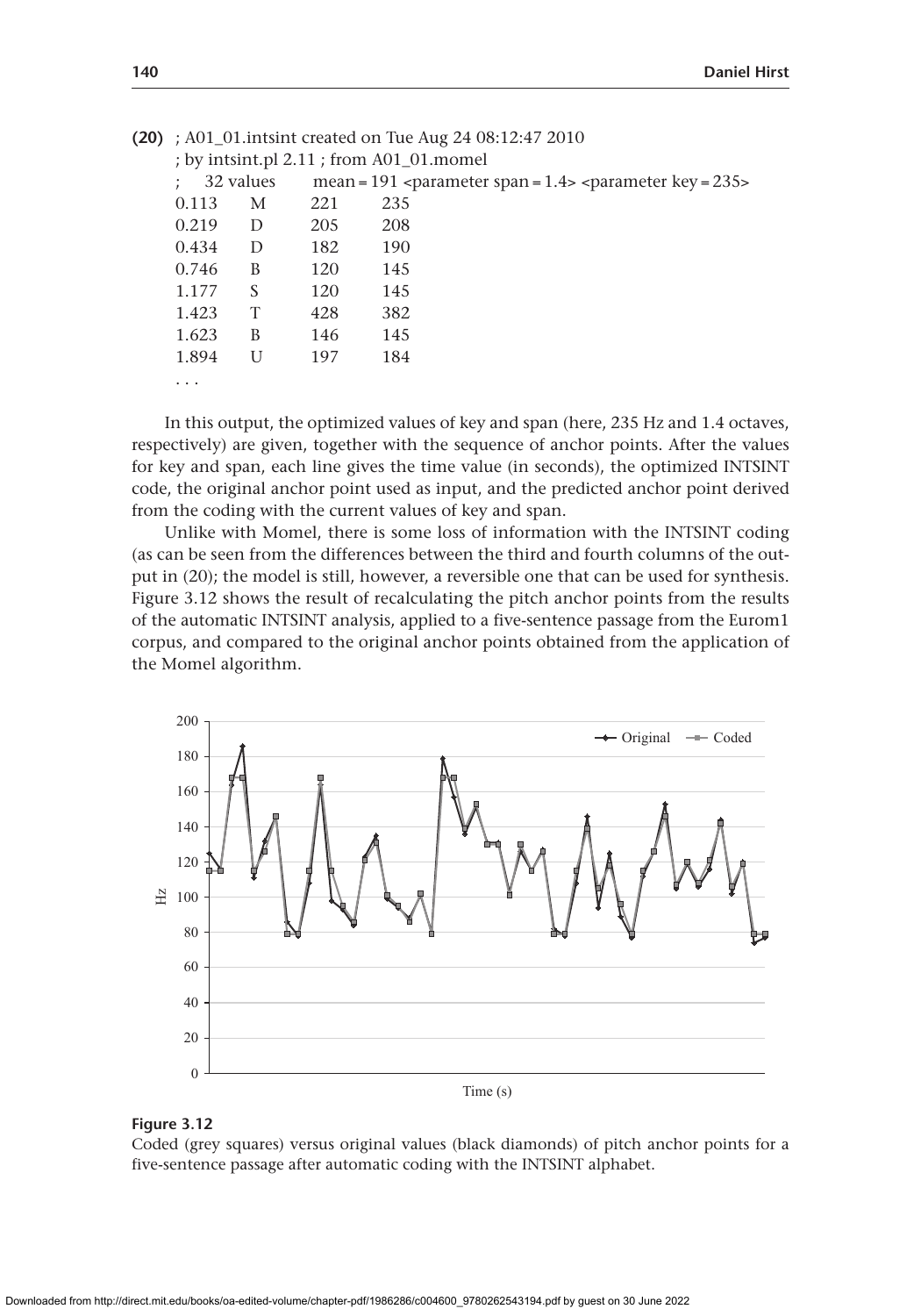#### **3.6.4 Longer-Term Characteristics of Pitch Range**

The implementation of INTSINT as I have described presupposes that there are no variations in key and span within the segment of speech that is analyzed. In authentic speech, such changes naturally occur quite frequently and are obviously very significant and important. One solution is to implement the INTSINT coding on smaller segments of speech such as breath groups, making what seems a fairly reasonable assumption that changes of key and/or span are more likely to occur between breath groups rather than within them. For an investigation of the possibility of automatizing such a process, see De Looze (2010), which implements an algorithm (AdoReVa) applying a cluster analysis for this task.

# **3.7 ProZed**

The availability of explicit models of speech melody such as those I have described in this chapter makes it possible to use such models to implement more abstract representations of prosody. With this aim in mind, my current work in progress concerns the implementation of a prosody editor for linguists called *ProZed* (Hirst 2015), which aims to provide linguists with a tool allowing them to experiment with different abstract phonological models, providing them with an acoustic output with which they can, at least informally, evaluate the relative value of different models.

A version of this editor applied to speech rhythm is described in Hirst and Auran (2005), which implemented an empirical linear model for rhythm where each rhythm unit is characterized by three parameters: *q*, a (possibly speaker-dependent) parameter defining a unit of quantal lengthening; *t*, a long-term parameter of tempo; and *k*, a local scalar effect of lengthening specific to each rhythm unit. With these parameters the duration of the rhythm unit is defined as:

$$
\hat{d}_{\rho} = t \cdot \left\{ \sum_{i=1}^{m} \overline{d}_{i/p} + k \cdot q \right\} \tag{3.8}
$$

where  $di/p$  is the mean duration of all the phones labeled as the same phoneme  $p$  as that occurring in position *i* in the rhythm unit.

ProZed has been implemented as a plug-in to the Praat software. It allows the manipulation of the rhythmic and tonal aspects of speech as defined on three specific tiers, in addition to the phoneme tier. The first two of these are the RU (rhythm unit) tier and the TU (tonal unit) tier. These two tiers control the short-term variability of segmental timing and tonal variation, respectively. Longer-term variations of rhythm and melody can be controlled via a third tier, the IU (intonation unit) tier.

The speech input to the program may be natural recorded speech, the prosodic characteristics of which will then be modified by the software, or, alternatively, it may be the output of a speech synthesis system with, for example, fixed durations for each speech segment.

The current version of the program is designed as the resynthesis step of what is planned to be a complete analysis by synthesis cycle. This will be directly integrated with the output of the Momel-INTSINT and ProZed rhythm analysis models and interfaced with the automatic alignment system SPPAS (Speech Phonetization Alignment and Syllabification; Bigi and Hirst 2012, 2013).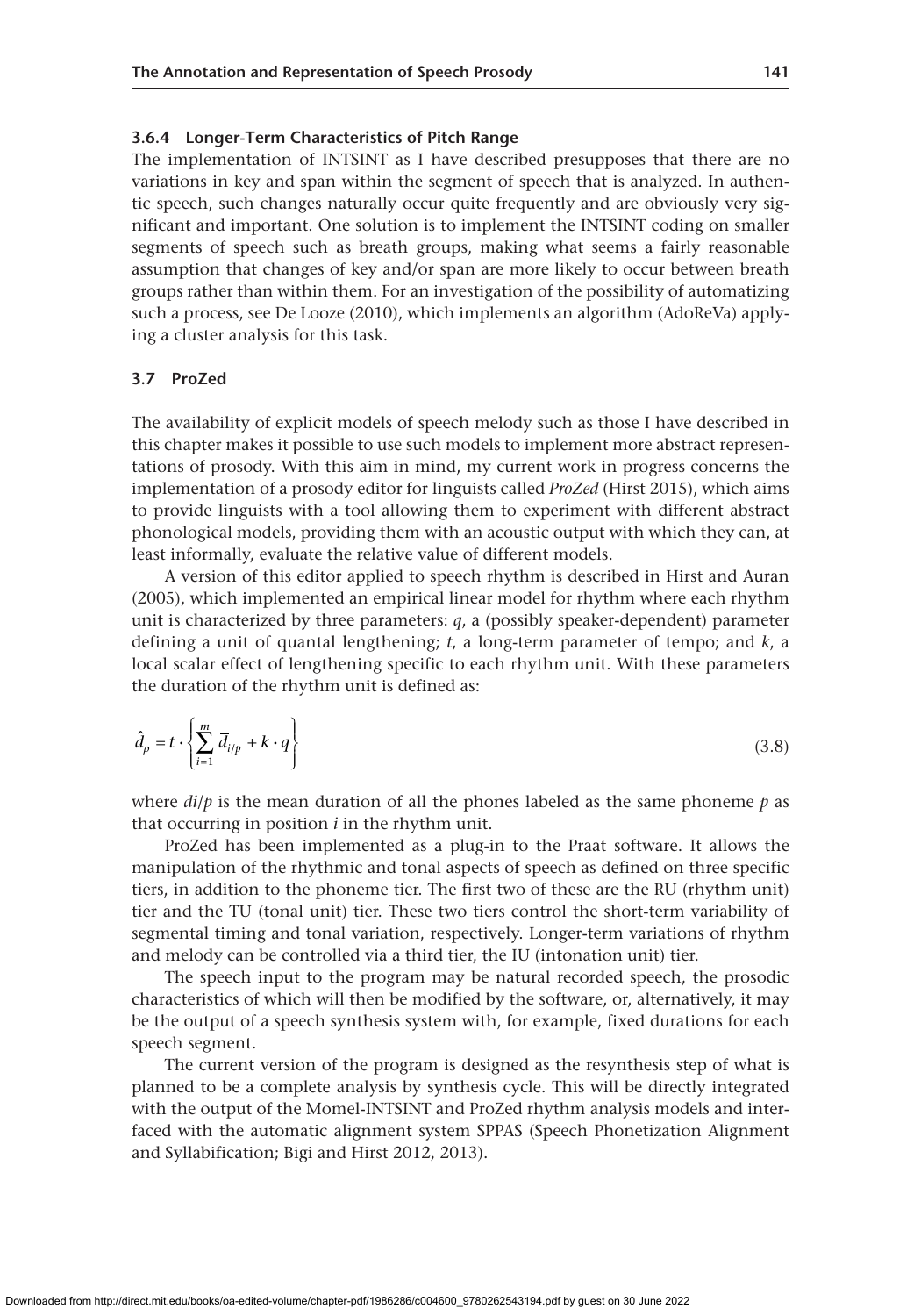#### **3.8 Underlying Phonological Representation**

We have seen that it is possible to derive automatically from the acoustic signal a phonetic representation of an intonation contour (Momel) and that this can then be converted automatically into a time-aligned sequence of discrete symbols (INTSINT), which, together with the output of the automatic alignment software, can constitute at least a first approximation to a surface phonological representation of the prosody of an utterance. It now remains to be seen how we can bridge the gap between the abstract functional representation of prosody outlined in section 3.3 and this surface phonological representation.

For British English, the classical description of the intonation of nonemphatic declarative utterances and *wh*-questions, as in Armstrong and Ward (1926), Kingdon (1958), and O'Connor and Arnold (1961), is of a pitch pattern that begins on a midlevel with a rise to a high pitch on the first accented syllable, followed by a step-like lowering of pitch on each accented syllable until the last accented syllable, followed by a fall to the bottom of the speaker's pitch range.

Among the examples of this "tune," Armstong and Ward (1926) give:

**(21)** It was the 'last 'thing I ex- 'pected to 'find there.

In terms of prosodic structure, as described in section 3.4, this utterance can be parsed into one intonation unit containing six tonal units:

**(22)** [ [^ it was the ] [last] [thing I ex-] [-pected to] [find there] ]

The INTSINT annotation of the tonal representation of this utterance (ignoring here the question of the relative alignment of the tones and the segmental material) could then be:

**(23)** [**m** It was the [**h** last ] [**d** thing I ex- ] [**d** -pected to ] [**d** find there **b**] **b**]

where the initial [m] and final [b] tones are attached directly to the intonation unit and the other tones are attached to the tonal units.

Pike (1945) describes a neutral intonation pattern for declarative utterances in American English as a sequence of falling contours associated with each accented syllable. This could be annotated as:

**(24)** [**m** it was the [**h** last **l**] [**h** thing I ex- **l**] [**h** -pected to **l**] [**h** find there **b**] **b**]

Pike characterizes a "descending stress series" such as in (23) as expressing "EXTREME precision, or certainty" (70). Because of this difference in interpretation, to American ears the British intonation may sound overprecise or pompous, while to British ears the American pattern may sound overenthusiastic or exuberant.

This dialectal difference between American and British English intonation patterns is interesting since a downstepped tone in many African tone languages can often be traced to a historical low tone, which is sometimes described as a *floating* tone (Clements and Ford 1979), that is, a tone that is not phonetically realized as a pitch target but has the effect of lowering the following high tone.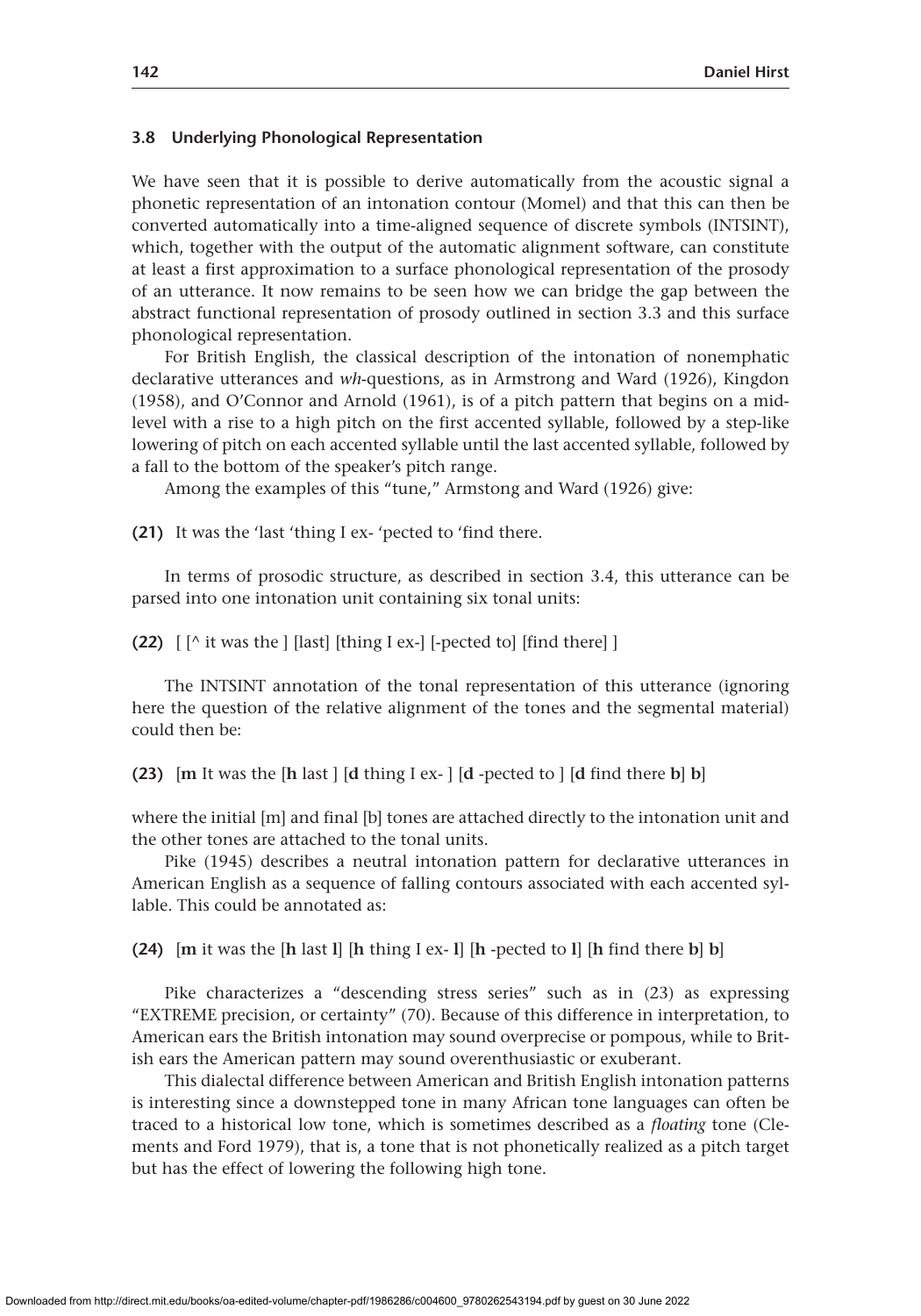The two dialects could consequently be described as having the same underlying representation, with the difference that in British English, the low tone is somehow "delinked" from the prosodic structure.

We can compare this intonation to that of a French translation of (22):

**(25)** C'était la 'dernière 'chose que je m'atten-'dais à 'trouver 'là.

We are likely to find that instead of a sequence of falling pitch movements as in American English (as described by Pike 1945) or a sequence of downsteps as in British English, the French utterance is produced as a sequence of rising pitch movements, culminating with the accented syllable and with a final falling pitch on the last syllable (Hirst and Di Cristo 1984; Di Cristo 1998).

We have suggested (Hirst and Di Cristo 1984) that one of the major prosodic differences between English and French is that in English, tonal units consist of an accented syllable *followed* by a number of unaccented syllables, and in French, they consist of an accented syllable *preceded* by a number of unaccented syllables. Example (25) could consequently be annotated in the following way:<sup>6</sup>

**(26)** [[c'était la der-] [-nière chose] [que je m'attendais] [à trou-] [-ver là]].

with which we can associate an INTSINT representation:

**(27)** [**m** [**m** c'était la der- **h**] [**l** -nière chose **h**] [**l** que je m'attendais **h**] [**l** à trou- **h**] [**d** -ver là] **b**]

For an underlying phonological representation of these tunes, I will assume, following Pierrehumbert (1980), that there are only two values for underlying tones, L and H, and that the specific INTSINT interpretations of these underlying tones are allophonic variants determined by the context. Under this interpretation, it seems clear, then, that for all three varieties we have looked at—American English, British English, and French—the underlying tones associated directly with the intonation unit  $($ = boundary tones) are  $[$ L L $]$ .

We can assume, then, a template like the following to account for this association:

**(28)** IU L L

For the tonal units, we can assume that both British English patterns and American English patterns are derived from a single template:

 $(29)$ H L

and that in British English, but not in American English, there is a downstepping rule that will have the effect of interpreting an underlying sequence [H L] [H  $\dots$ ] as  $[h]$   $[d \dots]$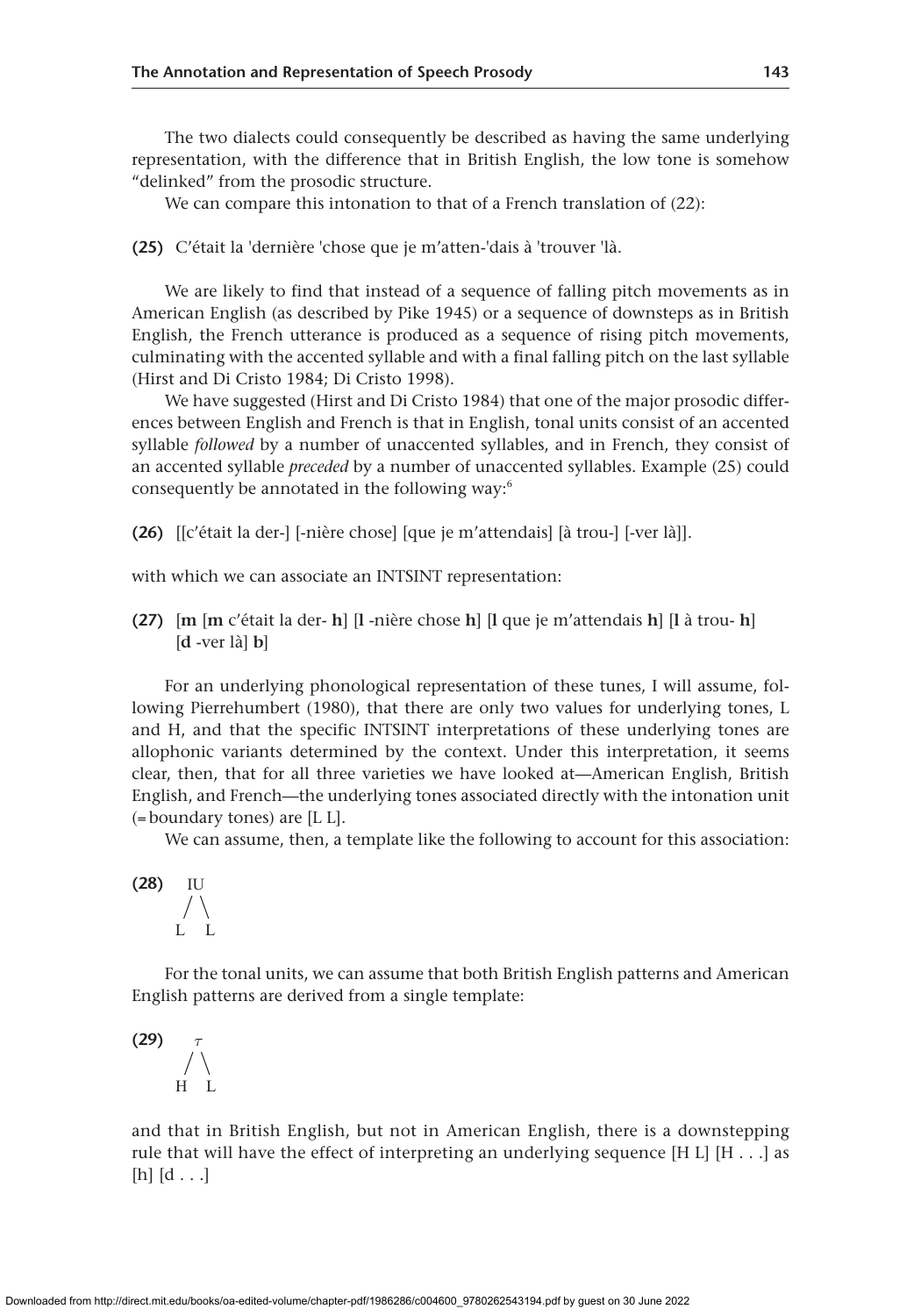French patterns can be derived from:

 $(30)$  $H$ 

assuming simply that in French, a downstepping rule applies only to the last tonal unit, interpreting [. . . H] [L H] as [. . . h] [d].

For the intonation of yes/no questions in English and French, the only change that needs to be made to the underlying representation for statements is that the final L is replaced by H, triggered by the presence of the question particle [Q] so that we have:

**(31)** IU L H

For French, the presence of a question particle triggers not only the application of the template in (31) but also the application of a downstepping rule on each accent so that a sequence  $[... H]$  [L H] is interpreted as  $[... h]$  [d] for each tonal unit in the intonation unit.

For English, the presence of an emphatic particle [E] has two effects. The pitch accents on the accented syllables are either deleted entirely or considerably reduced, as if there were an intermediate prosodic constituent between the tonal unit and the intonation unit:

**(32)** a. [ [John has] [two] [wives] ]. (*John has two wives*)

- b. [ [ [John has] [two] [wives] ] ] (*JOHN has two wives*)
- c. [ [John has] [ [two] [wives] ] ] (*John has TWO wives*)
- d. [ [John has] [two] [ [wives] ] ] (*John has two WIVES*)

There might, then, be a condition that only the first tonal unit within this emphatic constituent is assigned tones. This cannot be the whole story, though, because the last example of (32) would then be assigned the same tonal representation as the first, unemphatic, example. In fact, the pitch accent on an emphatic constituent is systematically higher than other accents. One possibility, then, would be to assume that the emphatic constituent is assigned [H L] tones just like the tonal units, so the underlying representation of (32) would then be something like:

- **(33)** a. [**L** [**H** John has **L**] [**H** two **L**] [**H** wives **L**] **L**] (= John has two wives)
	- b. [**L** [**H** [**H** John has **L**] [two] [wives] **L**] **L**] (= JOHN has two wives)
	- c. [**L** [**H** John has **L**] [**H** [**H** two **L**] [wives] **L**] **L**] (= John has TWO wives)
	- d. [**L** [**H** John has **L**] [**H** two **L**] [**H** [**H** wives **L**] **L**] **L**] (= John has two WIVES)

which could then be interpreted as the INTSINT annotations (for British English), where the **h** or **d** followed immediately by **h** would ensure a higher pitch on the following syllable than when there is just a single **h**:

- **(34)** a. [**m** [**h** John has] [**d** two] [**d** wives **b**] **b**] (= John has two wives)
	- b. [**m** [**h** [**h** John has **b**] [two] [wives] **b**] **b**] (= JOHN has two wives)
	- c. [**m** [**h** John has] [**d** [**h** two **b**] [wives] **b**] **b**] (= John has TWO wives)
	- d. [**m** [**h** John has] [**d** two] [**d** [**h** wives **b**] **b**] **b**] (= John has two WIVES)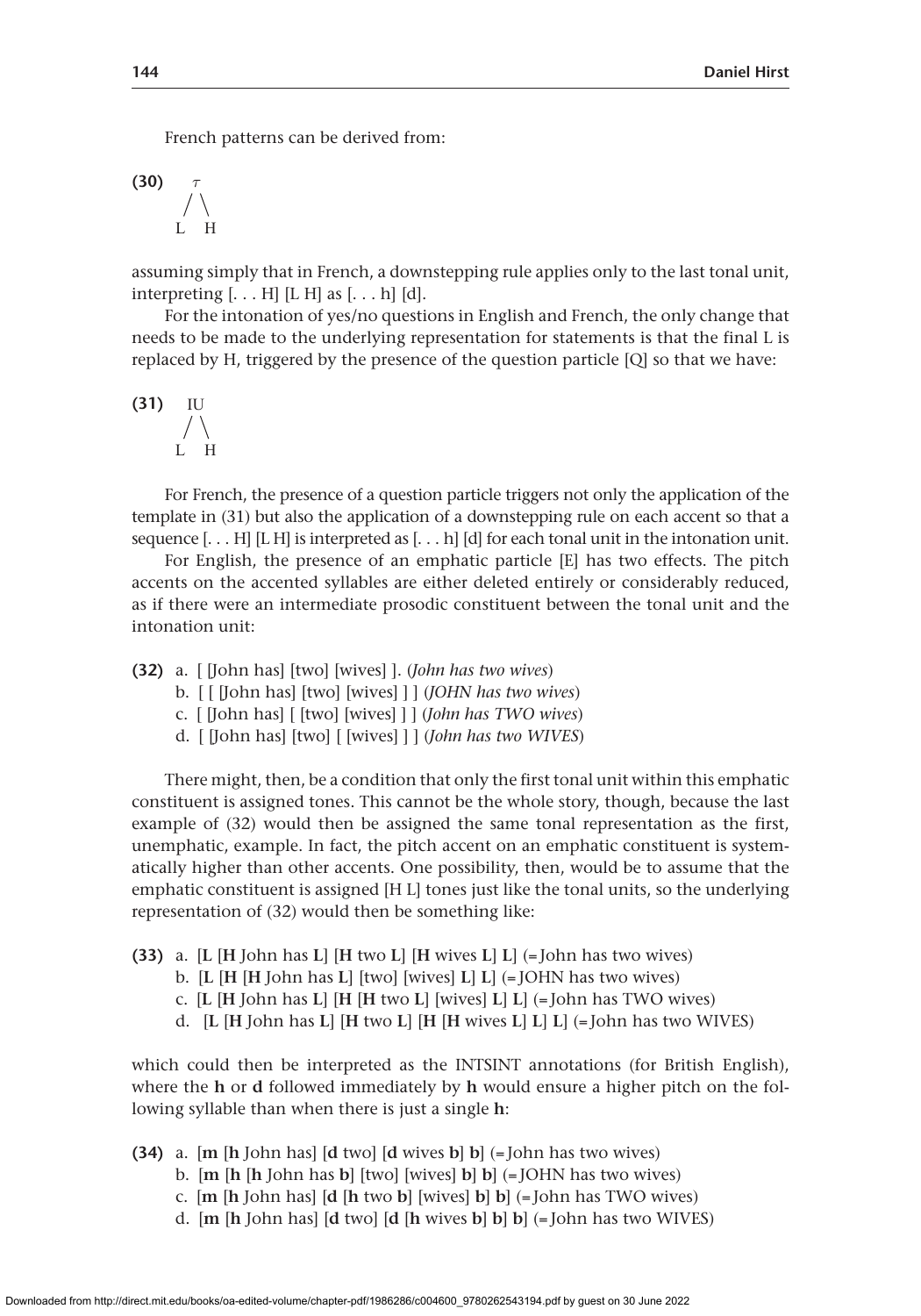# **3.9 Conclusion**

I have presented in this paper a sketch of a fairly complete model of prosody, although a great number of details concerning the implementation of the model need to be specified. The model extends from a functional annotation of intonation at the most abstract level, via an underlying phonological representation and a surface phonological representation, to a phonetic representation, which is directly convertible into an acoustic signal. The model is described in more detail in my book (Hirst 2020), together with more detailed justification of the approach presented here. It is obvious that at each level, I have made a number of arbitrary choices, which may not stand up to further investigation, but I am nonetheless convinced that a multilevel, multilingual model of this type is what is needed to further our knowledge of the complex way in which prosody contributes to our interpretation of utterances.

# **Notes**

**1**. Faure (1962) makes a similar distinction between "les caractères" (forms) and "le rôle" (functions).

**2**. I would today prefer to call this [±ACCENT] rather than [±STRESS].

**3**. From the first recording (A01) of the Aix-Marsec corpus (Auran, Bouzon, and Hirst 2004).

**4**. The statistics used here were *recall* and *precision*, which are commonly used in information retrieval and binary classification tasks. *Recall* is the proportion of positive values that are correctly identified, and *precision* is the proportion of values identified as positive that are correct. In our context, precision is the percentage of all automatically detected targets that were considered correct, while recall is the percentage of all "correct" targets that were automatically detected. The *F-measure*, considered a measure of global efficiency, is a combination of the two values and is calculated as the harmonic mean of recall and precision (van Rijsbergen 1979).

**5**. In some earlier publications, I have used the word *range* for what I here call *span*. I now prefer to use *span* to refer to the interval, independent from the value of the *key*. The two values *key* and *span* together define the speaker's *range*. So we might say that a given speaker has a pitch range from 100 Hz to 200 Hz, corresponding to a span of one octave and a key of 141 Hz.

**6**. French words are regularly accented on the final syllable, but nonfinal words may also be accented on the first syllable, especially when immediately followed by an accented syllable as in *dernière chose* and *trouver là* in this example. See Hirst and Di Cristo (1984) and Di Cristo (1998) for details.

# **References**

Abercrombie, D. 1964. "Syllable Quantity and Enclitics in English." In *In Honour of Daniel Jones*, edited by D. Abercrombie, D. Fry, P. MacCarthy, N. Scott, and J. Trim, 216–222. London: Longman.

Armstrong, L., and I. Ward. 1926. *A Handbook of English Intonation*. Cambridge: Heffer.

Auran, C., C. Bouzon, and D. J. Hirst. 2004. "The Aix-MARSEC Project: An Evolutive Database of Spoken British English." In *Speech Prosody 2004*, International Conference; Nara, Japan, March 23–26, 2004, edited by Bernard Bel and Isabelle Marlien; ISCA Archive. [http://](http://www.isca-speech.org/archive/sp2004) [www.isca-speech.org/archive/sp2004](http://www.isca-speech.org/archive/sp2004).

Beckman, M., and J. Pierrehumbert. 1986. "Intonational Structure in Japanese and English." *Phonology Yearbook* 3:255–309.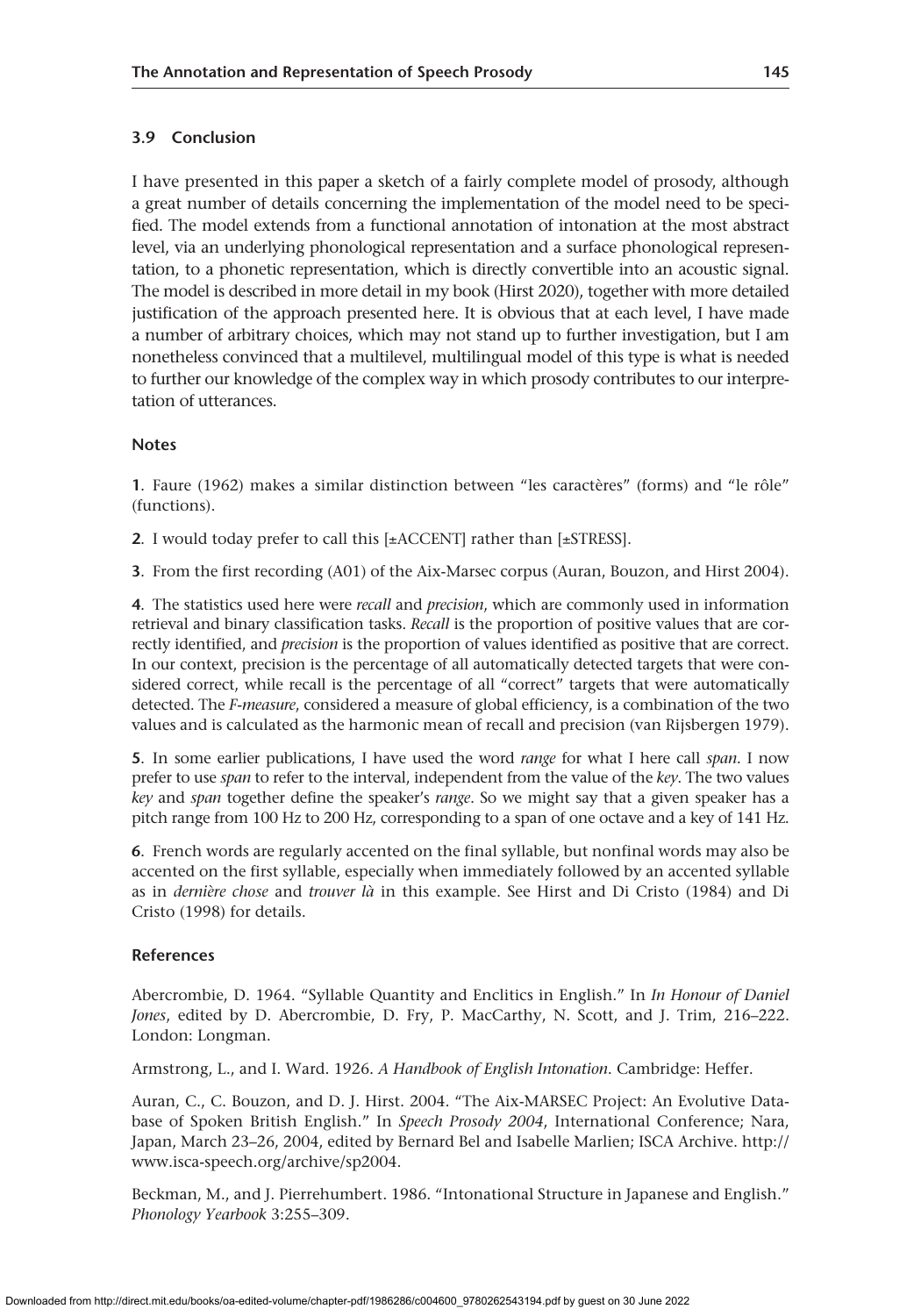Bigi, B., and D. Hirst. 2013. "What's New in SPPAS 1.5?" In *Proceedings of Tools and Resources for the Analysis of Speech Prosody*, edited by Brigitte Bigi and Daniel Hirst, 62–65. Aix-en-Provence, France.

Bigi, B., and D. J. Hirst. 2012. "Speech Phonetization Alignment and Syllabification (SPPAS): A Tool for the Automatic Analysis of Speech Prosody." In *Speech Prosody 2012*, Sixth International Conference, Shanghai, China, May 22–25, 2012, edited by Qiuwu Ma, Hongwei Ding, and Daniel Hirst; ISCA Archive. <http://www.isca-speech.org/archive/sp2012>.

Bird, C. S., J. P. Hutchinson, and M. Kante. 1977. *Beginning Bambara (An Ka Ba-manankan Kalan)*. Bloomington: Indiana University Press.

Boersma, P., and D. Weenink. 1992 (2015). *Praat, a System for Doing Phonetics by Computer*. Version 5.4.06. Computer program. [http://www.praat.org.](http://www.praat.org)

Bolinger, D. 1958. "A Theory of Pitch Accent in English." *Word* 14:119–149.

Campione, E. 2001. "Etiquetage Semi-Automatique de la Prosodie dans les Corpus Oraux algorithmes et Méthodologies." PhD diss., Université de Provence.

Chentir, A., M. Guerti, and D. Hirst. 2009. "Extraction of Standard Arabic Micromelody." *Journal of Computer Science* 5:86–89.

Cho, H., and S. Rauzy. 2008. "Phonetic Pitch Movements of Accentual Phrases in Korean Read Speech." In *Speech Prosody 2008*, Fourth International Conference, Campinas, Brazil, May 6–9, 2008, edited by Plinio A. Barbosa, Sandra Madureira, and Cesar Reis; ISCA Archive. <http://www.isca-speech.org/archive/sp2008>.

Chomsky, N., and M. Halle. 1968. *The Sound Pattern of English*. New York: Harper.

Clements, G., and K. Ford. 1979. "Kikuyu Tone Shift and Its Synchronic Consequences." *Linguistic Inquiry* 10:179–210.

Couper-Kuhlen, E. 1986. *An Introduction to English Prosody*. London: Edward Arnold.

Crystal, D. 1969. *Prosodic Systems and Intonation in English*. Cambridge: Cambridge University Press.

De Looze, C. 2010. "Analyse et Interprétation de L'empan Temporel des variations Prosodiques en Français et en Anglais." PhD diss., Université de Provence Aix-en-Provence.

Di Cristo, A. 1998. "Intonation in French." In *Intonation Systems*: *A Survey of Twenty Languages*, edited by D. J. Hirst, and A. Di Cristo, 195–218. Cambridge: Cambridge University Press.

Di Cristo, A., and D. J. Hirst. 1986. "Modelling French Micromelody: Analysis and Synthesis." *Phonetica* 43 (1–3): 11–30.

Faure, G. 1962. *Recherches sur les Caractères et le Rôle des Éléments Musicaux dans la Prononciation Anglaise*. Paris: Didier.

Fujisaki, H. 1991. "Modeling the Generation Process of F0 Contours as Manifestation of Linguistic and Paralinguistic Information." In *Proceedings of the Twelfth International Congress of Phonetic Sciences*. [https://www.internationalphoneticassociation.org/icphs/icphs1991.](https://www.internationalphoneticassociation.org/icphs/icphs1991)

Fujisaki, H. 2004. "Information, Prosody and Modeling—with Emphasis on Tonal Features of Speech." In *Speech Prosody 2004*, International Conference; Nara, Japan, March 23–26, 2004, edited by Bernard Bel and Isabelle Marlien, ISCA Archive. [http://www.isca-speech.org](http://www.isca-speech.org/archive/sp2004) [/archive/sp2004](http://www.isca-speech.org/archive/sp2004).

Gårding, E. 1998. "Intonation in Swedish." In *Intonation Systems*: *A Survey of Twenty Languages*, edited by D. Hirst and A. Di Cristo, 117–136. Cambridge: Cambridge University Press.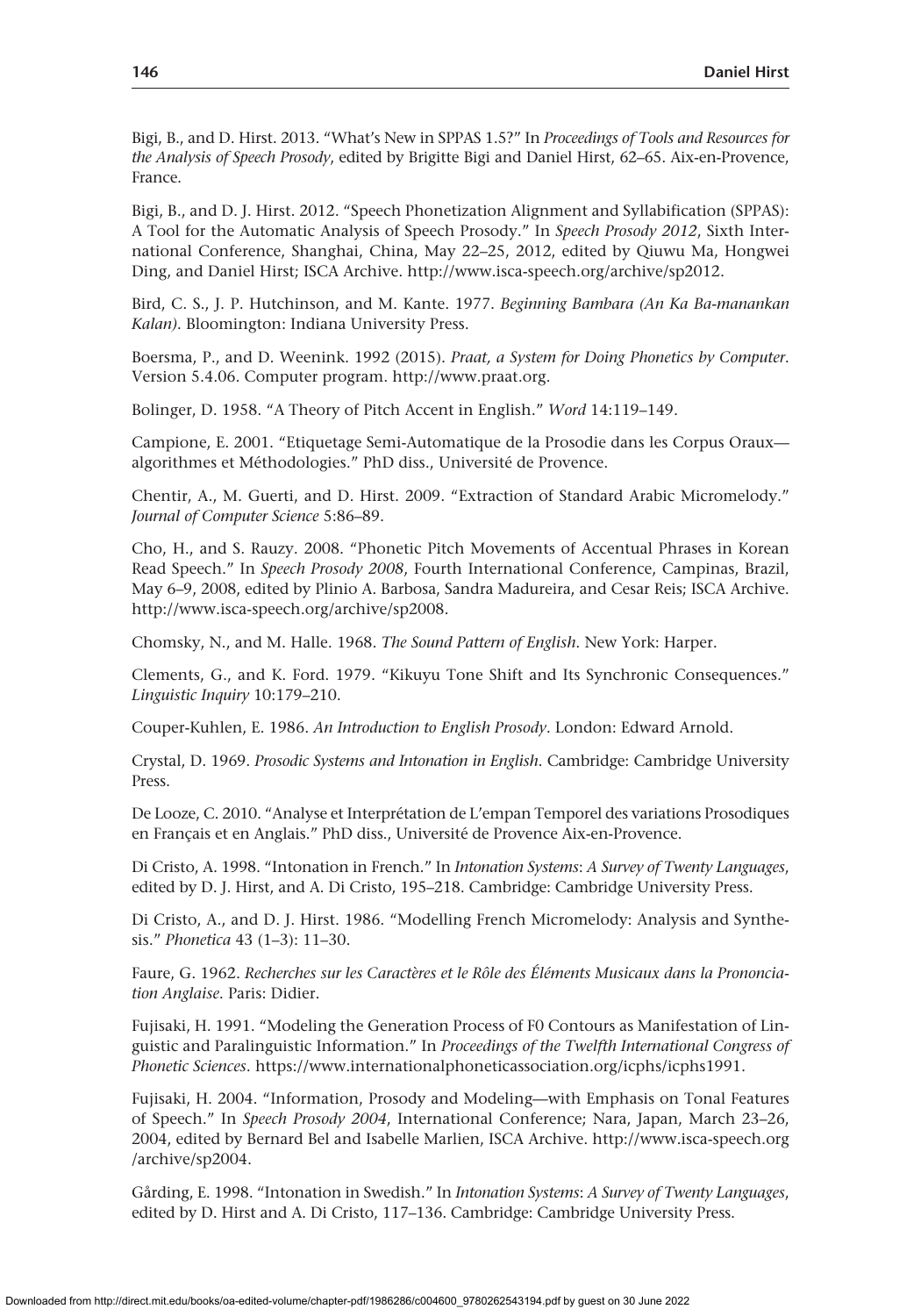Goldsmith, J. A. 1990. *Autosegmental and Metrical Phonology*. Cambridge, MA: Blackwell.

Halliday, M. 1967. *Intonation and Grammar in British English*. Berlin: Mouton.

Hirst, D. J. 1974. "La Levée de L'ambiguïté Syntaxique par les Traits Intonatifs: Essai de Formalisation." PhD diss., Université de Provence.

Hirst, D. J. 1977. *Intonative Features*: *A Syntactic Approach to English Intonation*. Berlin: Mouton.

Hirst, D. J. 1983. "Interpreting Intonation: A Modular Approach." *Journal of Semantics* 2:171–181.

Hirst, D. J. 1987. "La Représentation Linguistique des Systèmes Prosodiques: Une Approche Cognitive." Thèse de Doctorat d'Etat (Habilitation Thesis), Université de Provence.

Hirst, D. J. 1998. "Intonation in British English." In *Intonation Systems*: *A Survey of Twenty Languages*. Edited by D. J. Hirst and A. Di Cristo, 56–77. Cambridge: Cambridge University Press.

Hirst, D. J. 2005. "Form and Function in the Representation of Speech Prosody." *Speech Communication* 46:334–347.

Hirst, D. J. 2007. "A Praat Plugin for Momel and INTSINT with Improved Algorithms for Modelling and Coding Intonation." In *Proceedings of the Sixteenth International Conference of Phonetic Sciences*, edited by Jürgen Trouvain and William J. Barry, 1233–1236. Saarbrücken, Germany.

Hirst, D. J. 2011. "The Analysis by Synthesis of Speech Melody: From Data to Models." *Journal of Speech Sciences* 1:55–83.

Hirst, D. J. 2012. "Empirical Models of Tone, Rhythm and Intonation for the Analysis of Speech Prosody." In *Rhythm*, *Melody and Harmony in Speech*: *Studies in Honour of Wiktor Jassem*, edited by D. Gibbon, D. J. Hirst, and N. Campbell, 23–33. Poznan, Poland: Polish Phonetic Association.

Hirst, D. J. 2015. "ProZed: A Speech Prosody Editor for Linguists, Using Analysis-by-Synthesis." In *Speech Prosody in Speech Synthesis*: *Modeling and Generation of Prosody for High Quality and Flexible Speech Synthesis*, edited by K. Hirose and J. Tao, 3–17. Berlin: Springer-Verlag.

Hirst, D. J. 2020. *Speech Prosody*: *From Acoustics to Interpretation*. Berlin: Springer-Verlag.

Hirst, D. J., and C. Auran. 2005. "Analysis by Synthesis of Speech Prosody: The Prozed Environment." In *Interspeech'2005—Eurospeech, 9th European Conference on Speech Communication and Technology*, Lisbon, Portugal, September 4–8; 200 ISCA Archive. 3225–3228. Lisbon. [http://www.isca-speech.org/archive/interspeech\\_2005](http://www.isca-speech.org/archive/interspeech_2005).

Hirst, D. J., and C. Bouzon. 2005. "The Effect of Stress and Boundaries on Segmental Duration in a Corpus of Authentic Speech (British English)." In *Interspeech'2005—Eurospeech, 9th European Conference on Speech Communication and Technology*, Lisbon, Portugal, September 4–8, 2005; ISCA Archive, 29–32. Lisbon. [http://www.isca-speech.org/archive/interspeech\\_2005.](http://www.isca-speech.org/archive/interspeech_2005)

Hirst, D. J., H. Cho, S. Kim, and H. Yu. 2007. "Evaluating Two Versions of the Momel Pitch Modeling Algorithm on a Corpus of Read Speech in Korean." In *INTERSPEECH 2007, 8th Annual Conference of the International Speech Communication Association,* Antwerp, Belgium, August 27–31, 2007; ISCA Archive, 1649–1652. Antwerp, Belgium. [http://www.isca](http://www.isca-speech.org/archive/interspeech_2007) [-speech.org/archive/interspeech\\_2007](http://www.isca-speech.org/archive/interspeech_2007).

Hirst, D. J., and A. Di Cristo. 1984. "French Intonation: A Parametric Approach." *Die Neueren Sprachen* 83:554–569.

Hirst, D. J., and A. Di Cristo. 1998. *Intonation Systems*: *A Survey of Twenty Languages*. Cambridge: Cambridge University Press.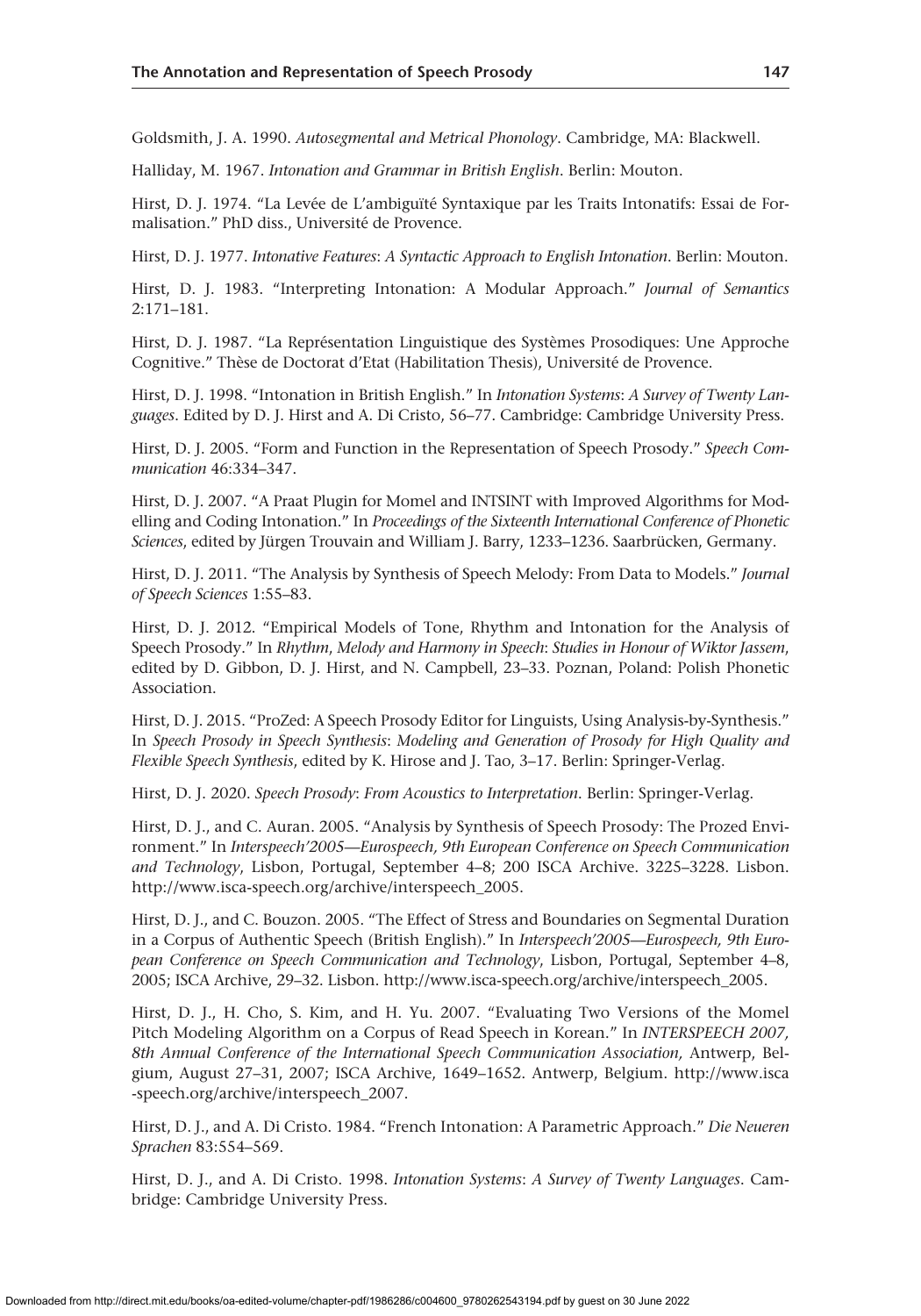Hirst, D. J., A. Di Cristo, and R. Espesser. 2000. "Levels of Representation and Levels of Analysis for the Description of Intonation Systems." In *Prosody*: *Theory and Experiment*: *Studies Presented to Gösta Bruce*, edited by M. Horne, 51–58. Amsterdam: Kluwer.

Hirst, D. J., and R. Espesser, R. 1993. "Automatic Modelling of Fundamental Frequency Using a Quadratic Spline Function." *Travaux de l'Institut de Phonétique d'Aix* 15:75–85.

Iivonen, A. 1998. "Intonation in Finnish." In *Intonation Systems*: *A Survey of Twenty Languages*, edited by D. Hirst and A. Di Cristo, 331–347. Cambridge: Cambridge University Press.

Jassem, W. 1952. *Intonation of Conversational English (Educated Southern British)*. Wroclaw, Poland: Wroclawskie Towarzystwo Naukow.

Jun, S.-A. 2005. *Prosodic Typology*: *The Phonology of Intonation and Phrasing*. Oxford: Oxford University Press.

Kingdon, R. 1958. *The Groundwork of English Intonation*. London: Longmans.

Ladd, D. 1996. *Intonational Phonology*. Cambridge: Cambridge University Press.

Liberman, M., and A. Prince. 1977. "On Stress and Linguistic Rhythm." *Linguistic Inquiry* 8:249–336.

Maghbouleh, A. 1998. "Tobi Accent Type Recognition." In *The 5th International Conference on Spoken Language Processing, Incorporating The 7th Australian International Speech Science and Technology Conference*, Sydney Convention Centre, Sydney, Australia, 30th November–4th December 1998; ISCA Archive, Paper 0632. [http://www.isca-speech.org/archive/icslp\\_1998](http://www.isca-speech.org/archive/icslp_1998).

Mixdorff, H.-J. 1999. "A Novel Approach to the Fully Automated Extraction of Fujisaki Model Parameters." In *Proceedings of the 1999 IEEE International Conference on Acoustics, Speech, and Signal Processing, ICASSP '99*, Phoenix, Arizona, USA, March 15–19, 1999. IEEE Computer Society.

Nespor, M., and I. Vogel. 1986. *Prosodic Phonology*. Dordrecht, the Netherlands: Foris Publications.

Nooteboom, S. 1997. "The Prosody of Speech: Melody and Rhythm." In *The Handbook of Phonetic Sciences*, edited by W. Hardcastle and J. Laver, 640–673. Oxford: Blackwell.

O'Connor, J., and G. Arnold. 1961. *Intonation of Colloquial English: A Practical Handbook*. London: Longmans.

Palmer, H. E. 1924. *English Intonation with Systematic Exercises*. Cambridge: Heffer.

Pierrehumbert, J. B. 1980. "The Phonology and Phonetics of English Intonation." PhD diss., MIT.

Pike, K. 1945. *The Intonation of American English*. Ann Arbor: University of Michigan Press.

Rijsbergen, C. J. van. 1979. *Information Retrieval*. 2nd ed. London: Butterworth.

Selkirk, E. 1984. *Phonology and Syntax*: *The Relation between Sound and Structure*. Cambridge, MA: MIT Press.

Silverman, K., M. Beckman, J. Pitrelli, M. Ostendorf, C. Wightman, P. Price, J. Pierrehumbert, and J. Hirschberg. 1992. "TOBI: A Standard for Labeling English Prosody." In *Proceedings of the Second International Conference on Spoken Language Processing*, 867–870. Banff, Canada: ISCA.

Taylor, P. 1994. "The Rise/Fall/Connection Model of Intonation." *Speech Communication* 15:169–186.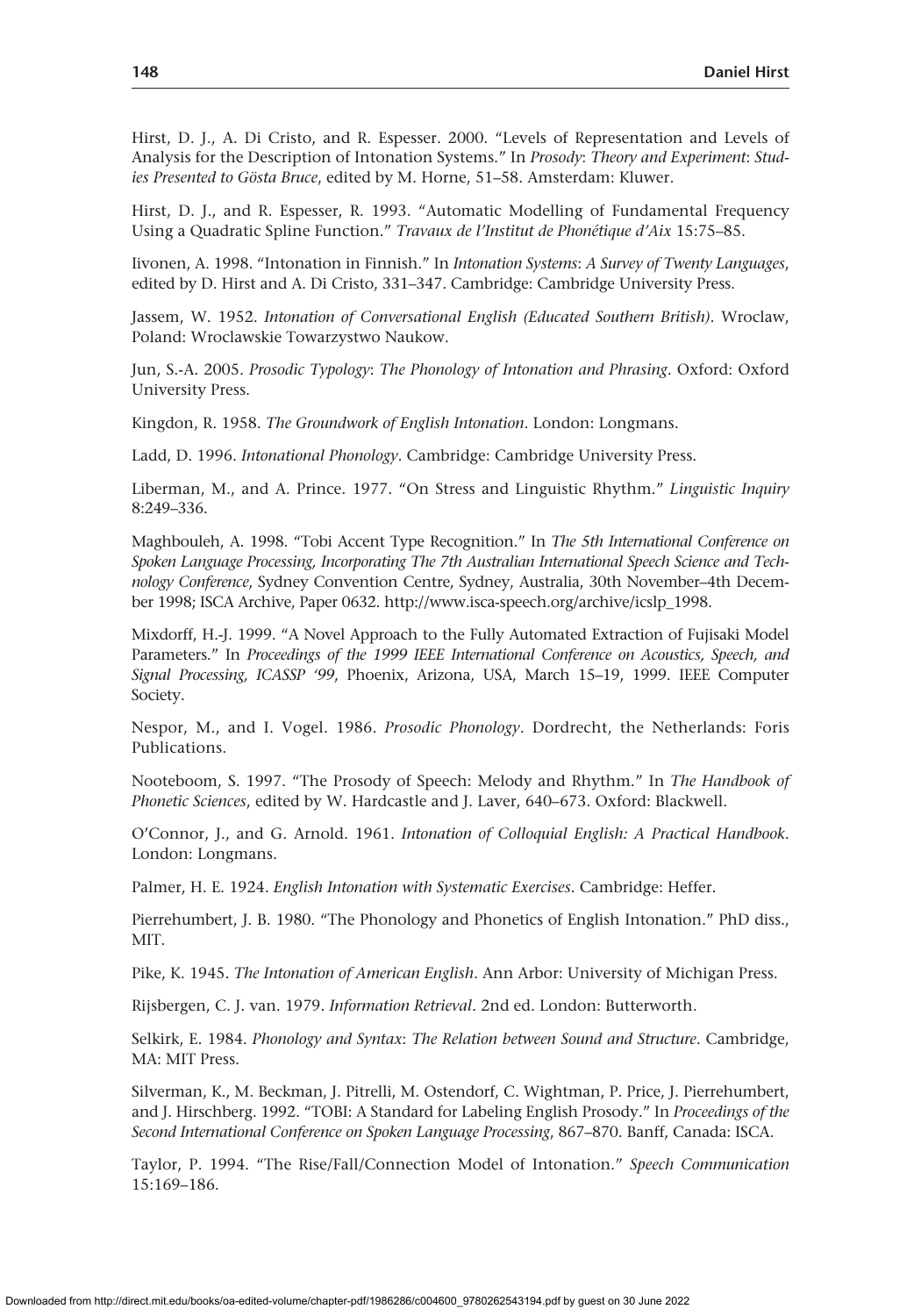Taylor, P. 2009. *Text-to-Speech Synthesis*. Cambridge: Cambridge University Press.

't Hart, J., R. Collier, and A. Cohen. 1990. *A Perceptual Study of Intonation*: *An Experimental-Phonetic Approach to Speech Melody*. Cambridge: Cambridge University Press.

Trubetzkoy, N. S. 1949. *Grundzüge der Phonologie*. Translated by J. Cantineau (1957) as *Principes de phonologie*. Paris: Klincksieck.

Véronis, J., D. Hirst, and N. Ide. 1994. "NL and Speech in the MULTEXT Project." In *Proceedings of AAAI Workshop on Integration of Natural Language and Speech*, 72–78. Seattle.

Wakefield, J. 2009. "The English Equivalents of Cantonese Sentence-Final Particles: A Contrastive Analysis." PhD diss., Hong Kong Polytechnic University.

Wakefield, J. 2012. "A Floating Tone Discourse Morpheme: The English Equivalent of Cantonese lo1." *Lingua* 122:1739–1762.

Wells, J. C. 2006. *English Intonation*: *An Introduction*. Cambridge: Cambridge University Press.

Wightman, C. 2002. "ToBI or Not ToBI"? In *Speech Prosody 2002, International Conference*; Aixen-Provence, France, April 11–13, 2002; ISCA Archive, 21–29. Aix-en-Provence. [http://www](http://www.isca-speech.org/archive/sp2002) [.isca-speech.org/archive/sp2002](http://www.isca-speech.org/archive/sp2002).

Wightman, C., and N. Campbell. 1995. "Improved Labeling of Prosodic Structure. In *Proceedings of IEEE Transactions on Speech and Audio Processing*. Piscataway, NJ: IEEE.

Xu, Y., and X. Sun. 2002. "Maximum Speed of Pitch Change and How It May Relate to Speech." *Journal of the Acoustical Society of America* 111:1399–1413.

Xu, Y., and Q. E. Wang. 2001. "Pitch Targets and Their Realization: Evidence from Mandarin Chinese." *Speech Communication*, 33:165–181.

Zhi, N., D. Hirst, and P. M. Bertinetto. 2010. "Automatic Analysis of the Intonation of a Tone Language. Applying the Momel Algorithm to Spontaneous Standard Chinese (Beijing)." In *INTERSPEECH 2010, 11th Annual Conference of the International Speech Communication Association*, Makuhari, Japan, September 26–30, 2010, edited by Takao Kobayashi, Keikichi Hirose, and Satoshi Nakamura; ISCA Archive. [http://www.isca-speech.org/archive/interspeech\\_2010.](http://www.isca-speech.org/archive/interspeech_2010)